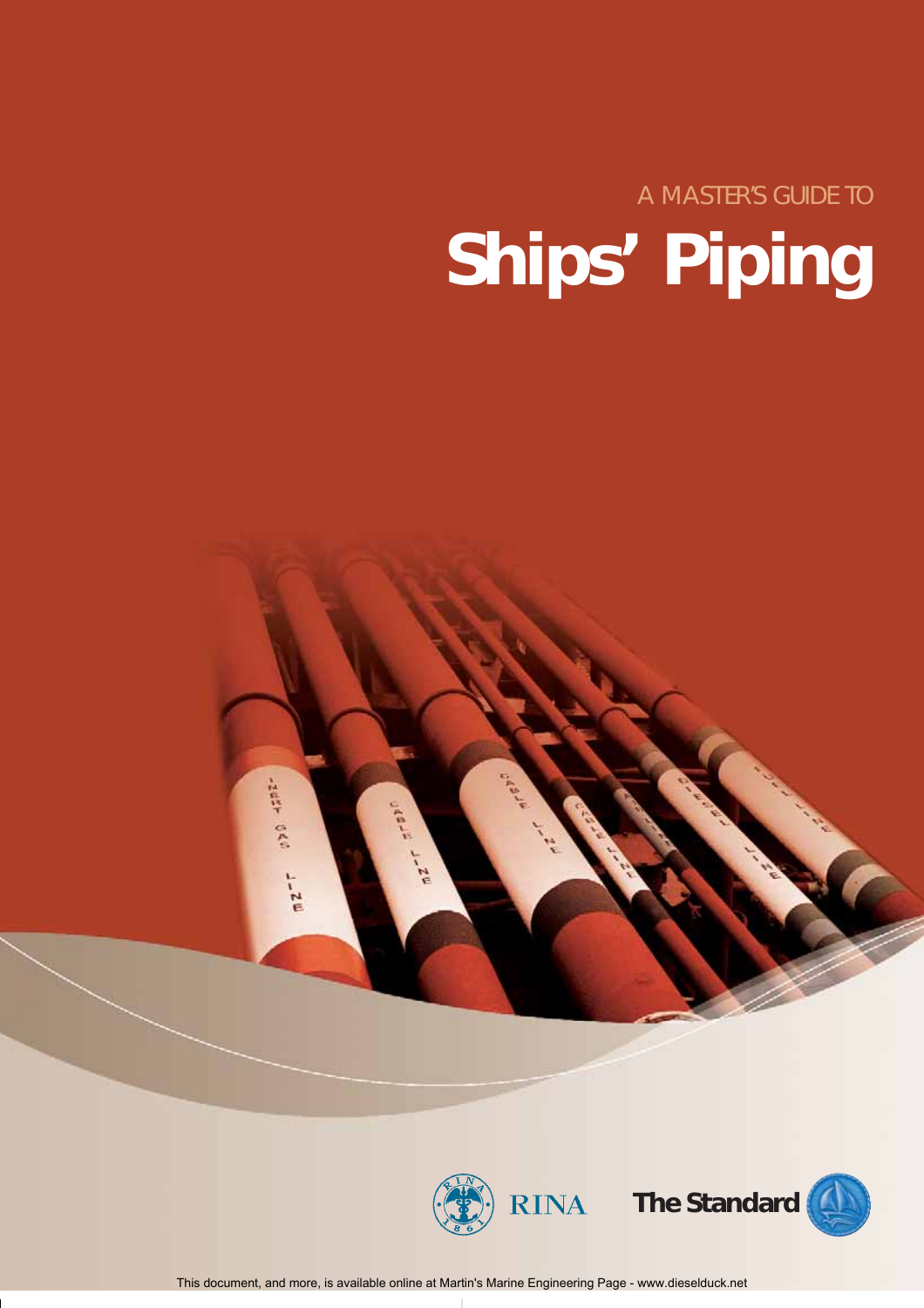**A MASTER'S GUIDE TO SHIPS' PIPING IS THE FOURTH PUBLICATION IN THE MASTER'S GUIDE SERIES.**

#### **The Standard Club**

The Standard P&I Club's loss prevention programme focuses on best practice to avert those claims that are avoidable and that often result from crew error or equipment failure. In its continuing commitment to safety at sea and the prevention of accidents, casualties and pollution, the Club issues a variety of publications on safety-related subjects, of which this is one. For more information about these publications, please contact either the Managers' London Agents or any Charles Taylor office listed in this guide.



#### **Authors**

**Eric Murdoch BSc, MSc, C.Eng Director of Risk Management Charles Taylor & Co Limited 1 St Katharine's Way, London E1W 1UT UK**

**Telephone +44 (0)20 7522 7440 Email eric.murdoch@ctcplc.com www.standard-club.com** 

#### **RINA**

RINA activities contribute to the well-being of society as they help to improve the quality and safety of human life and to preserve the environment for the future generations.

Our preference is for innovative and authoritative customers who share our objectives of protecting quality and safety, and we establish partnership with them to raise the standard of quality in the relative markets.

The RINA motto is "Together for excellence"



**Dott.Ing Francesco Sciacca Deputy Head of Machinery Section, Marine Division RINA SpA Via Corsica 12 16128 Genoa Italy**

**Telephone +39 010 5385651 Email Francesco.Sciacca@rina.org www.rina.org**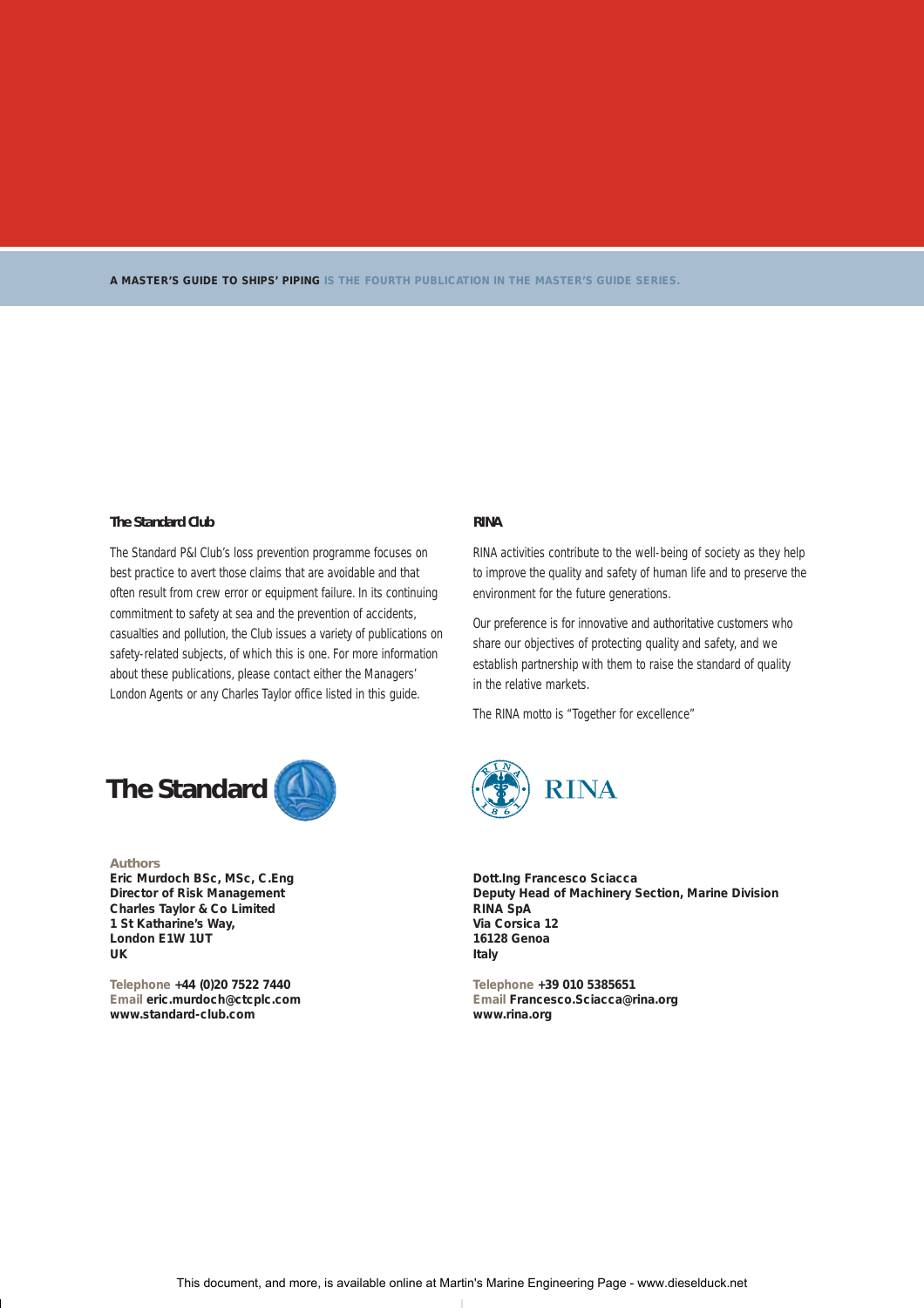

**Image:** Pipes with grip-type joints

# CONTENTS

- **Introduction**
- **Pipes and P&I claims**
- **Basic information**
- **Pipes and ship classification societies**
- **Ships' piping systems**
- **Pipe design**
- **Causes of pipe failure**
- **Dealing with pipe failure**
- **Pipe maintenance**
- **Pipe repair**
- **Do's and Don'ts**
- **Appendix I Mechanical joints in common use**
- **Appendix II Pressure test procedure**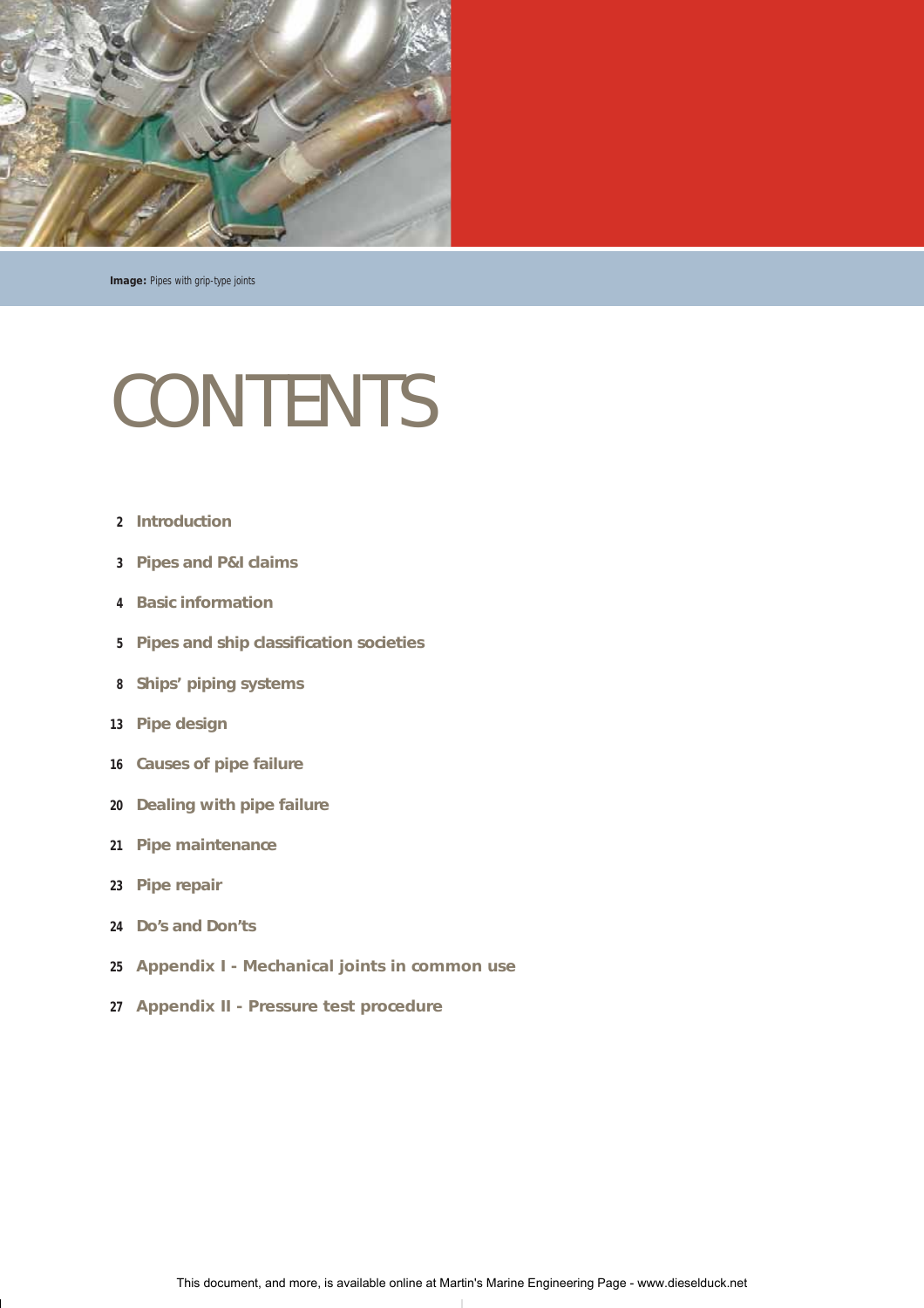# INTRODUCTION

Everyone knows about the effect of corrosion on a ship's hull, but few people consider the effect of corrosion on piping. Pipes pose a hidden danger, a danger that is often forgotten about.

Pipes are silent workers, conveying fluid or allowing air to enter or to leave a space, and are the means by which many control systems operate. They are unnoticed until pipe failure occurs and a machine stops operating, a space floods or oil is spilled. Pipes penetrate almost every enclosed space, as well as the shell both above and below the waterline, and the weather deck. There is no system on a ship that has such enormous potential to cause fire, pollution, flooding or even total loss.

The majority of ships' pipes are constructed of ferrous material, a material that is attacked by all forms of corrosion. As a ship ages, so does the piping system. Maintenance is not always easy, because pipes, unlike the hull, are difficult to examine because of their numbers and inaccessibility. It is practically impossible to maintain them internally, where most corrosion takes place, and at times just as difficult to maintain a pipe's external surface. As a result, pipes can receive minimum maintenance, and pipe failure is often the result. As an operator once remarked when asked, "When is it necessary to replace a pipe?", "When it bursts."

AS AN OPERATOR ONCE REMARKED WHEN ASKED, "WHEN IS IT NECESSARY TO REPLACE A PIPE", "WHEN IT BURSTS."

The purpose of this guide is to alert ships' crews to the danger of catastrophic loss that can result from pipe failure. Our intention is to raise awareness of the limit of redundancy in pipe design and the difficulties involved in the surveying of ships' piping. Pipe failure will only be prevented by a proactive approach to inspection, maintenance and repair.

Eric Murdoch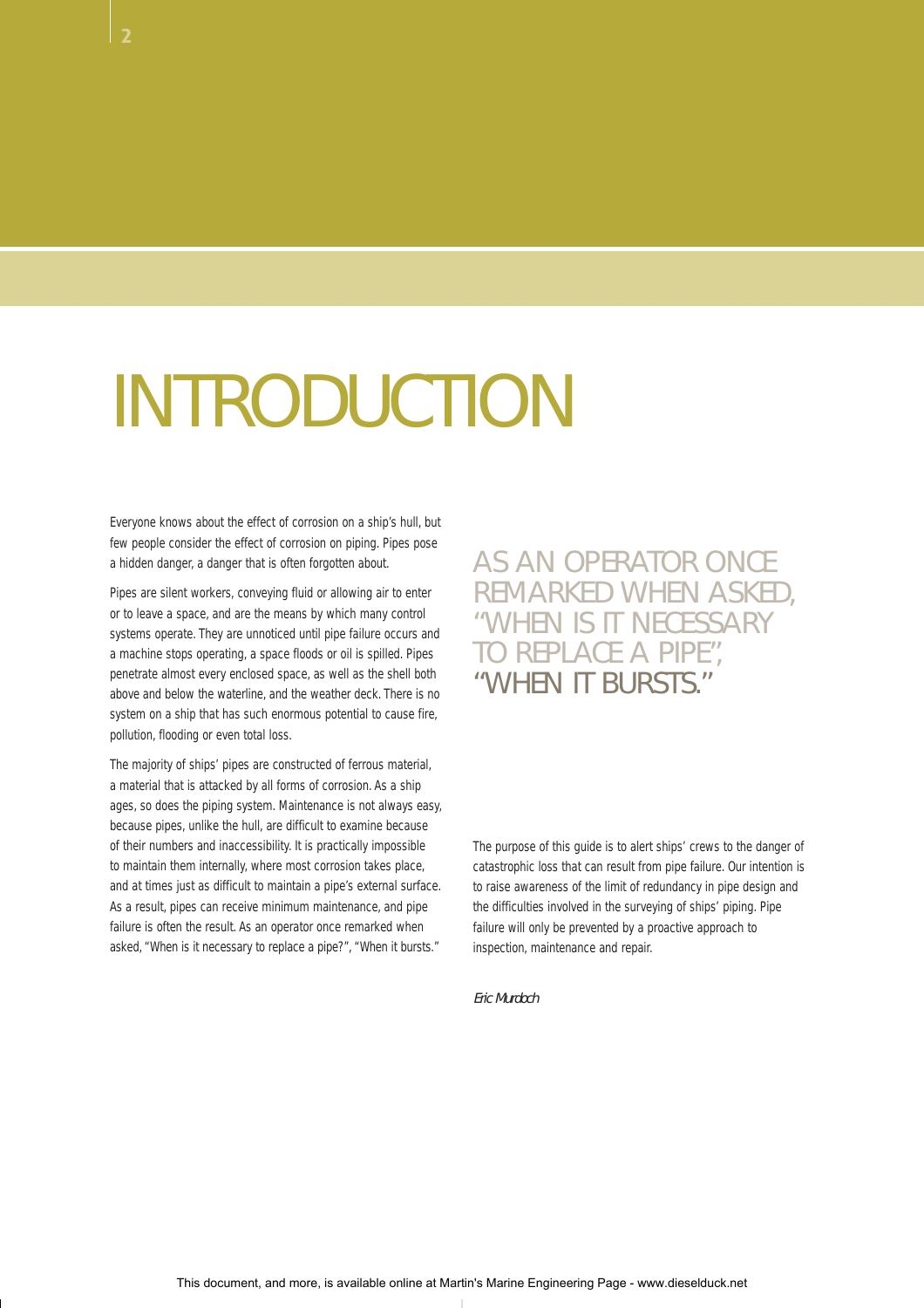

**Image:** Deck cargo piping on a tanker

# PIPES AND P&I CLAIMS

Failed pipes cause, or contribute to, many serious claims.

- Bagged grain on a small bulk carrier was damaged after water escaped from an air pipe running between a ballast tank and the cargo hold. The pipe had a corrosion crack where it connected to the tank top and water escaped through the crack when the ballast tank was overfilled. The ship was 18 years old, but nothing had ever been done to protect the pipe from corrosion; not even a lick of paint. Cost – \$120,000. Repairs to the pipe would have cost less than \$50.
- Bulk fertiliser was damaged when water escaped from a topside ballast tank via a sounding pipe that passed through the tank into the hold below. The pipe was cracked and holed inside the ballast tank which contained saltwater ballast and water drained from the tank into the hold. Cost – \$380,000. Damaged sounding pipes are easily identified during inspections and repairs are inexpensive.
- A cargo ship foundered and four crewmen lost their lives, when a seawater-cooling pipe in the engine room burst and the engine had to be stopped. The ship was blown onto a lee shore where it broke up on the rocks. Cost – four lives and \$1m. Corroded seawater pipes connecting directly to the shell are often wrongly repaired with a doubler. Doublers should not normally be used to repair shell plating.
- A product tanker was gravity ballasting into a segregated tank. The ballast line passed through a cargo tank. When ballast stopped flowing, a corrosion hole in the line allowed oil to escape into the sea through an open valve. Cost – \$975,000.
- The main engine of a bulk carrier was seriously damaged when alumina in the cargo hold got into its fuel tank. There was a hole in the air pipe that passed through the cargo hold into the tank. Cost – \$850,000. The pipe had never been properly examined during surveys.
- A diesel alternator caught fire after a low-pressure fuel oil pipe burst and sprayed oil onto the exhaust manifold. The pipe had been vibrating, and this movement had caused the pipe's wall to chafe and become thin. The claim cost a new alternator and \$100,000, but the fitting of a pipe support would have cost a mere \$2!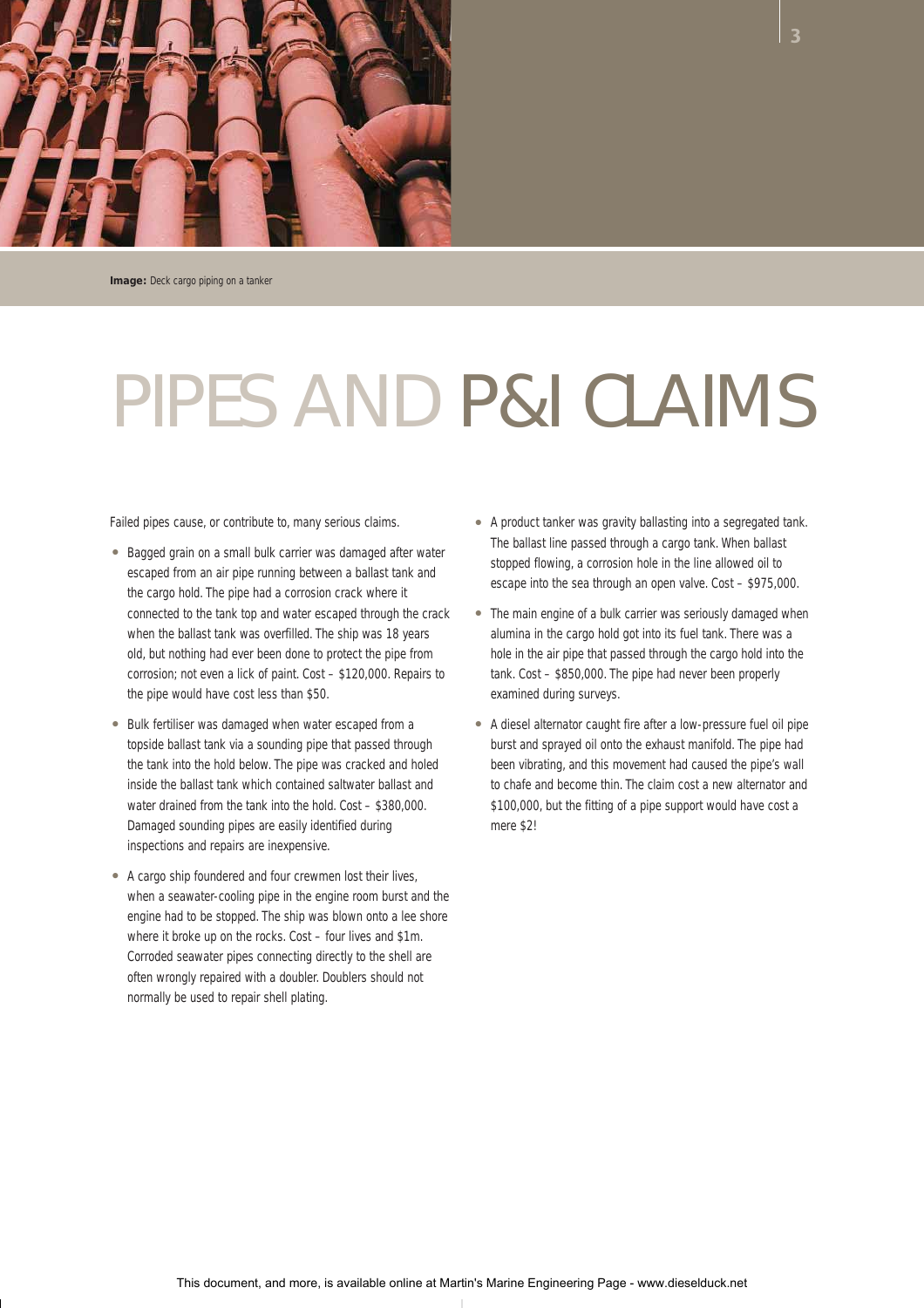# BASIC INFORMATION

- The majority of ships' pipes are made of mild steel.
- Flow rate, viscosity and pressure of fluid being carried determine a pipe's diameter.
- Pipes in areas of a ship where there is a risk of gas explosion are earthed because fluid flow can build up a static electricity charge. Bonding strips are used across flanged joints to maintain conductivity.
- Pipes that pass through other compartments pose potential subdivision issues, especially open-ended pipes.
- Pipes, especially open-ended ones, compromise the integrity of the compartments they pass through.
- The water circulating in cooling pipes will corrode them over time.
- Pipes passing through tanks containing liquid are exposed to corrosive attack on both surfaces.
- Pipes carrying liquefied gas seldom suffer internal corrosion.
- Visual checks of the external surfaces of a pipe will not indicate its condition because it could be internally corroded and have a reduced wall thickness.
- Most abrasive corrosion and consequent internal thinning happens where the pipe bends and at elbows.
- Liquid flowing quickly will be turbulent as a result of fluid separation and cavitation. Flow turbulence in a pipe will cause pitting. A pipe with the correct diameter for the job will eliminate turbulence.
- Pipes can be joined by butt-welding, with flange connections or mechanical joints. However, the number of flange connections allowed in the cargo pipes of a chemical tanker is strictly controlled by classification society rules.
- Good pipe alignment during assembly of a run prevents 'locked-in' stress.
- The use of expansion (mechanical) joints, such as dresser-type joints, is restricted to locations where pipes move because of thermal expansion or contraction, or ship bending. Classification society rules prohibit their use for the connection of cargo piping in chemical tankers. The most common expansion joints are compression couplings or slip-on joints.
- A pressure test of 1.5 times design pressure is a strength test; a test at the design pressure is a tightness test. Pressure testing can show the small cracks and holes that will not be found by a visual examination.
- Pipes are held in place by supports or clips that prevent movement from shock loads and vibration. Pipe failure is common when pipes are allowed to vibrate.
- Pipes carrying flammable liquids have as few joints as possible and these are shielded to prevent leaks from coming into contact with hot surfaces.
- Mechanical joints are not normally fitted on pipes carrying flammable liquids.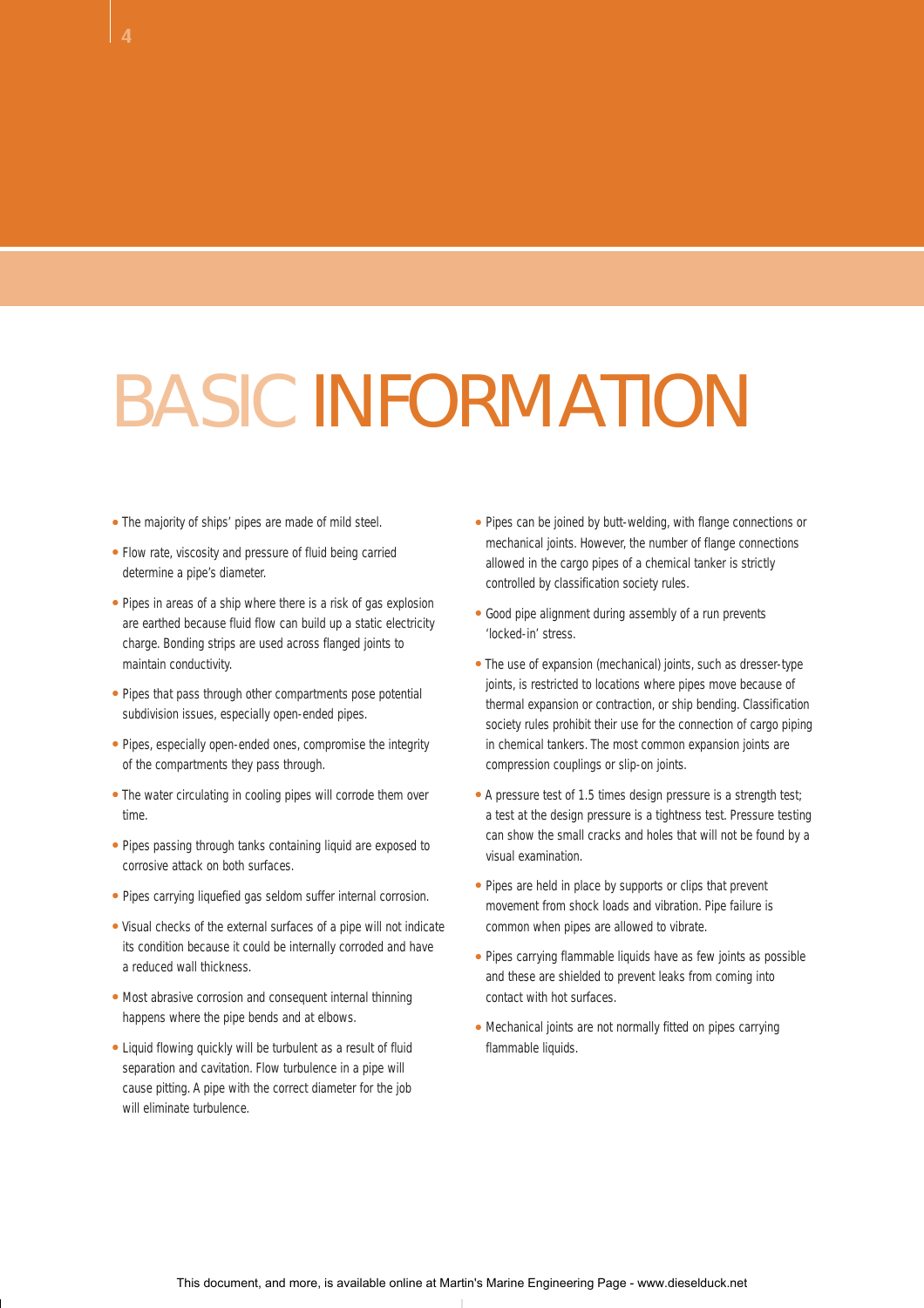## PIPES AND SHIP CLASSIFICATION **SOCIETIES**

Ship classification societies publish regulations for the design and installation of ship piping systems, defining strength, materials, system requirements (routeing), testing procedures and surveying requirements.

Classification society rules require ships' pipes to be inspected during annual, intermediate and renewal surveys.

#### **Annual surveys**

Pipes are checked visually. A pressure test is done if there is any doubt as to their integrity. Pipes connecting to the shell are subject to particular attention.

#### **Intermediate surveys**

The requirements are similar to those applying to annual surveys.

#### **Renewal surveys**

Pipes are checked visually and hammer-tested, with some also being pressure-tested. The surveyor will select which pipes are to be pressure-tested. Pipes carrying superheated steam, the fire main and those that are part of a fixed gas fire extinguishing system should always be tested. Some pipes might also be selected for dismantling and internal inspection.

A general outline of the survey requirements for different ship types is shown in Table 1 on page 6.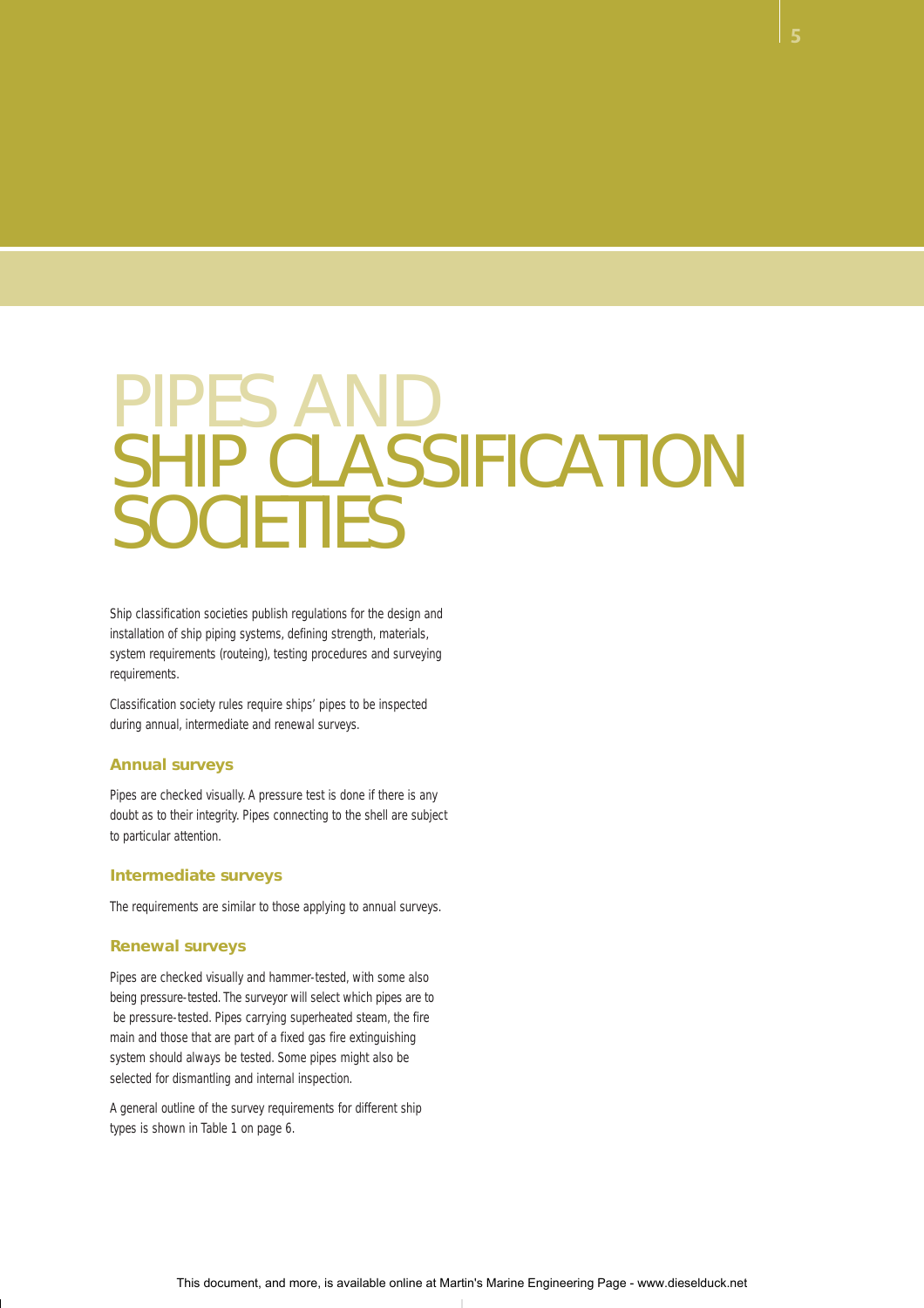### CLASSIFICATION SURVEY REQUIREMENTS

**Classification societies have specific requirements with regard to ships' piping systems that follow the general survey criteria for the rest of the ship. The table below gives an outline of these requirements.**

#### Table 1

#### **Annual Survey**

#### **ALL SHIPS**

All essential services are generally examined with particular attention given to all fixed fire extinguishing systems and to water/fire extinguishing systems. A test under working conditions of the fire main is arranged.

The bilge pumping systems are examined and tested.

#### **TANKERS**

In addition to the classification requirements applicable to the rest of the ship, the surveyor will complete, as far as is possible, a general examination of all cargo, steam and water ballast piping, including pipes located on deck, in the pump room, cofferdams, pipe tunnel(s) and void spaces.

Particular attention is given to:

- Inert gas piping to verify the absence of corrosion and gas leakage. A test under working conditions is arranged.
- The crude oil washing system and its fittings.
- The pump room.

#### **BULK & DRY CARGO**

In addition to the requirements for the rest of the ship, piping in cargo holds and water ballast tanks are generally examined as far as is possible, including pipes on deck, in void spaces, cofferdams and pipe tunnel(s).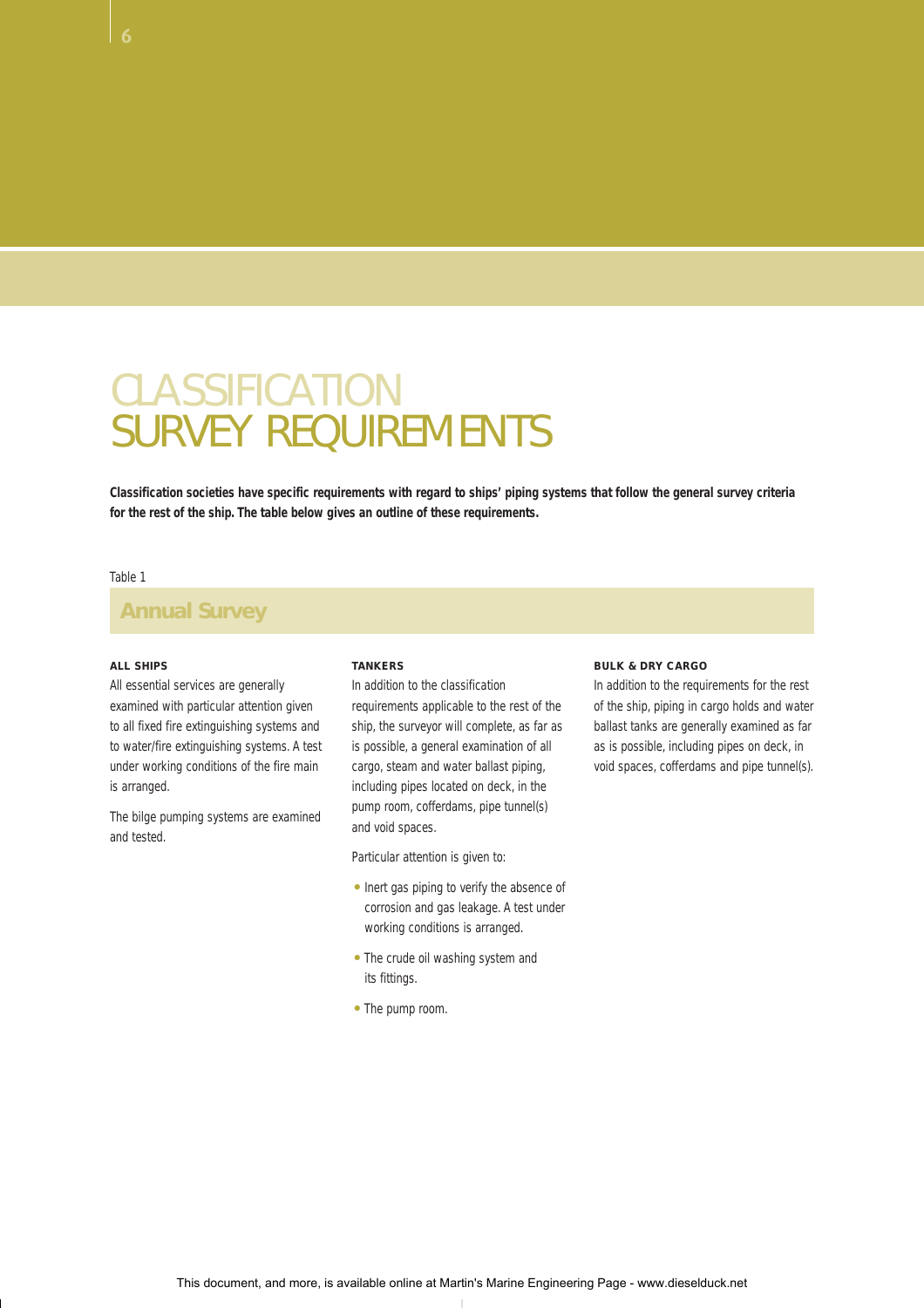

**Image:** Spectacle flange

#### Table 1 cont

#### **Intermediate Survey**

#### **ALL SHIPS**

The scope of intermediate surveys is the same as annual surveys.

#### **TANKERS**

The annual survey requirements apply; however, depending upon the surveyor's findings during the general examination, he may require pipes to be dismantled, hydrostatically tested and have their wall thickness measured, or all three.

#### **BULK & DRY CARGO**

The scope of intermediate surveys is the same as annual surveys.

#### **Renewal Survey**

#### **ALL SHIPS**

The survey involves extensive examinations and checks to show that all piping systems are in satisfactory condition to allow the ship to operate and for the new period of class to be assigned (provided proper maintenance and required interim surveys are carried out).

Machinery and all piping systems used for essential services are examined and tested under working conditions, as considered necessary by the surveyor.

Steam pipes are specially examined. Superheated steam pipes with a steam temperature exceeding 450°C require additional tests.

In addition to the annual and intermediate survey requirements, fixed fire-fighting equipment is tested under working conditions, including relevant gas bottles, which are hydrostatically tested.

Compressed air pipes are removed for internal examination and are subjected to a hydrostatic test.

Piping systems for fuel or lubricating oil are carefully examined.

#### **TANKERS**

All piping systems within cargo tanks, saltwater ballast tanks, double-bottom tanks, pump rooms, pipe tunnel(s) and cofferdams, including void spaces adjacent to cargo tanks, and pipes that pass through the deck or connect to the shell, are examined and tested under working conditions. The surveyor checks for tightness and looks to establish if their condition is satisfactory.

In addition to annual and intermediate survey requirements, all machinery used for liquid cargo services is examined, including ventilation pipes, pressure vacuum valves and flame screens.

The inert gas systems are tested under working conditions. The systems' main components are examined internally.

On the basis of results of these examinations, additional checks can be required, which may include dismantling, hydrostatic tests and/or thickness measures, or all three.

#### **BULK & DRY CARGO**

All piping systems within cargo holds, saltwater ballast tanks, double-bottom tanks, pipe tunnels, cofferdams and void spaces adjacent to cargo holds, and pipes that pass through the deck or connect to the hull, are examined and tested under working conditions to ensure that they remain tight.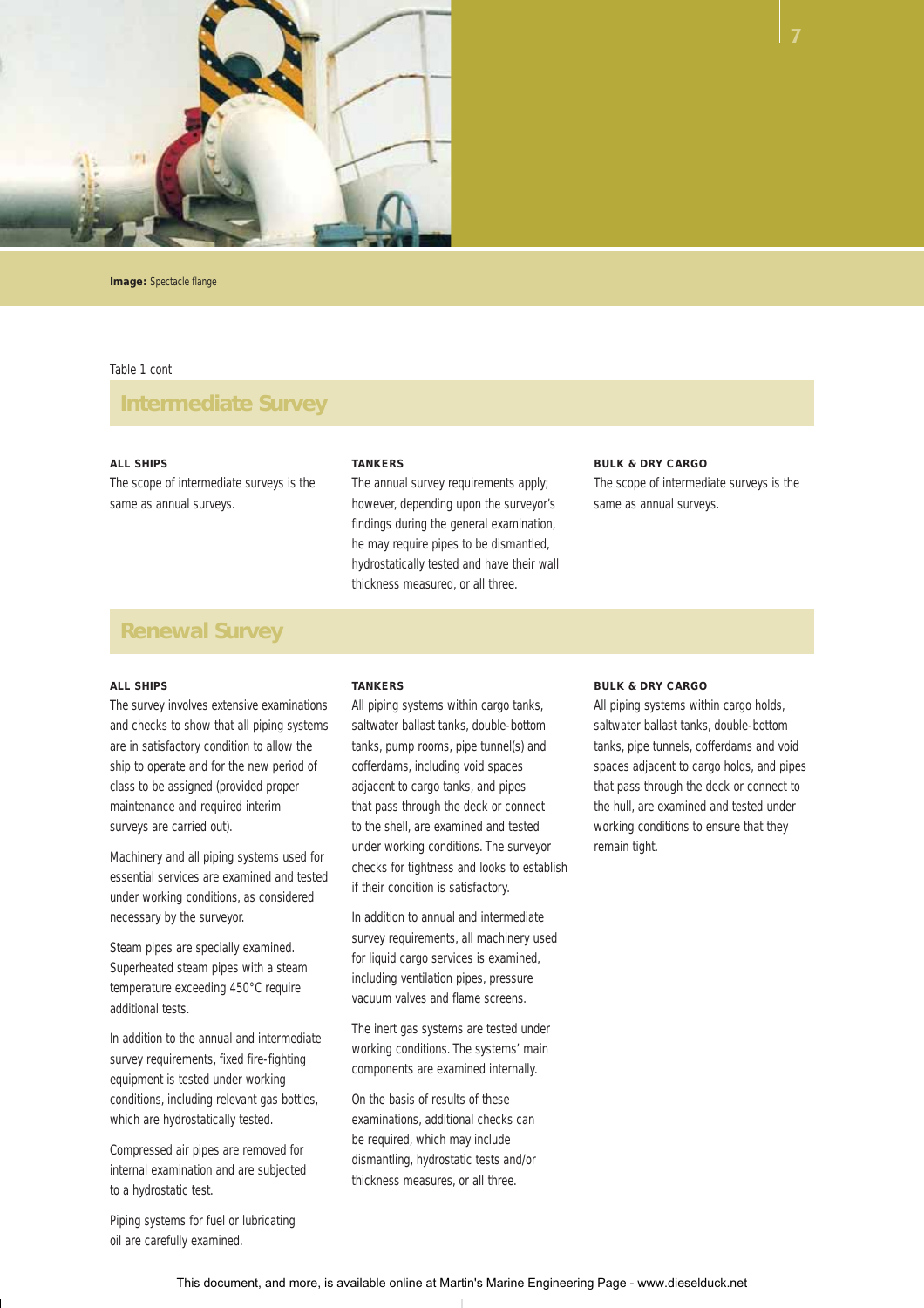

**Image:** Suction filter

## SHIPS' PIPING **SYSTEMS**

#### **Bilge system**

The bilge system is used to remove small quantities of fluid that have leaked or condensed into a dry space. The system serves the machinery spaces, cargo holds, cofferdams, voids, stores, tunnels and pump rooms. Each space has its own piping but the pump is likely to be shared.

The capacity of a bilge system is defined by the diameter of the bilge main and pump capacity for the volume of the enclosed space.

In passenger and cargo ships where the engine room provides bilge pumping, the whole ship is the 'enclosed space'. The diameter of the bilge main is:

 $d = 25+1.68\sqrt{L(B+D)}$ 

where,

- $d =$  internal diameter of bilge main, in millimetres
- $L =$  length between the ship's perpendiculars, in metres
- $B =$  extreme breadth, in metres
- $D =$  moulded depth, in metres

In a tanker with a separate cargo pumping and piping system, the 'enclosed space' is the engine room and the diameter of the bilge main is:

```
d = 35 + 3\sqrt{Lo(B+D)}
```
where,

 $Lo =$  length of the engine room, in metres

Cargo ships are required to have two bilge pumps with non-return valves fitted to prevent back-flow or cross-flow.

The pumping system in a passenger ship must be able to drain water from any dry space when one or more of the ship's other compartments are flooded. However, the system is not required to empty the flooded space. A flooded passenger ship is required to have at least one bilge pump, with its own power supply, available for pumping. Bilge suctions must have remotely operated suction valves. The minimum number of pumps required is three or four, depending on the ship's design.

Mud boxes and strum boxes (line filters) are fitted at the ends and in bilge lines to stop debris being sucked into the pipe.

The requirements for bilge systems on ships carrying dangerous goods are basically the same as for cargo ships. However, systems drawing fluids from gas-dangerous spaces are kept segregated with their own pumps and pipes, where appropriate, from systems serving gas-safe spaces.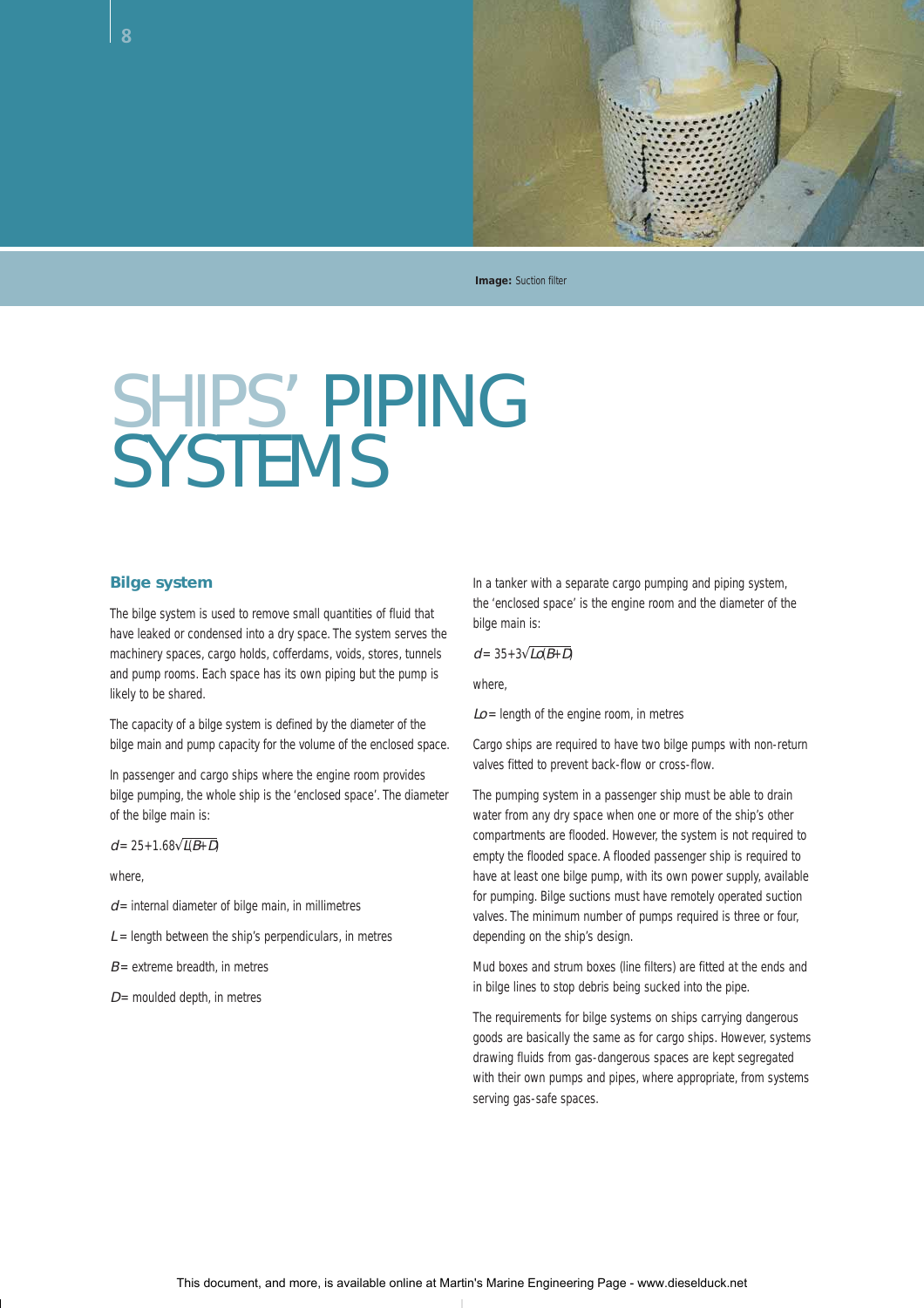

**Image:** Deck piping

### SHIPS' PIPING SYSTEMS

#### **Ballast system**

Ballast is taken on to increase a ship's draught, particularly the stern draught, when sailing without cargo. On a dry-cargo or passenger ship, the ballast system is operated from the engine room. On a tanker, the entire ballast system is located within the cargo area and is operated from a pump room.

Ballast piping is usually made of ordinary mild steel. A ship's size determines the capacity of its ballast system.

#### **Ships' firefighting systems**

Piping is used extensively throughout a ship for fire control purposes. The specific features of ships' fire-fighting equipment are governed by the Safety of Life at Sea Convention (SOLAS). Many SOLAS requirements have been put into classification society rules. They include:

• **Fire main**

Mild steel piping fitted with hydrants for hoses where saltwater is used for manual firefighting. The fire main is designed for a typical working pressure of about 10 bar. Pipes in the fire main are affected by corrosion both externally and internally. Pipes are joined with flanged connections.

• **Sprinkler systems**

Small-bore pipes kept permanently charged with freshwater at about 10 bar pressure. A sprinkler system is arranged to release automatically at temperatures of about 70°C, so the system can both detect and extinguish a fire. The system uses saltwater after the fresh. After use, it is flushed with freshwater to minimise corrosion. Some systems operate at higher pressures.

#### • **Water spray systems**

Usually small-bore piping, which is dry when not in use. A water spray system is operated manually and looks similar to a sprinkler system.

**9**

#### • **Inert gas (IG) piping**

Fitted on all tankers over 20,000 dwt and on all tankers fitted with crude oil washing (COW) systems. IG piping is usually large diameter low-pressure mild steel, with smaller diameter branch lines. The internal surface of inert gas piping does not usually corrode. The external surface is painted but will corrode if the paint coating deteriorates.

 $\cdot$  **CO<sub>2</sub>** piping

Relatively small bore hot galvanised mild steel piping designed to withstand the surge loads that occur with the release of  $CO<sub>2</sub>$ . Main  $CO<sub>2</sub>$  lines are designed to withstand the same pressure as that of  $CO<sub>2</sub>$  bottles, while distribution lines off the main valve are designed for a lower pressure. Typically, the main line is pressure tested to 200 bar, the design pressure being at least 160 bar.

• **High-expansion foam**

Uses foam with an expansion ratio of 900 to 1 in mild steel low-pressure piping. Pressure in the lines ranges from 4 to 5 bar. Foam compound in storage tanks is pumped to a foam generator. The system is required to deliver foam at a rate of one metre of compartment depth per minute.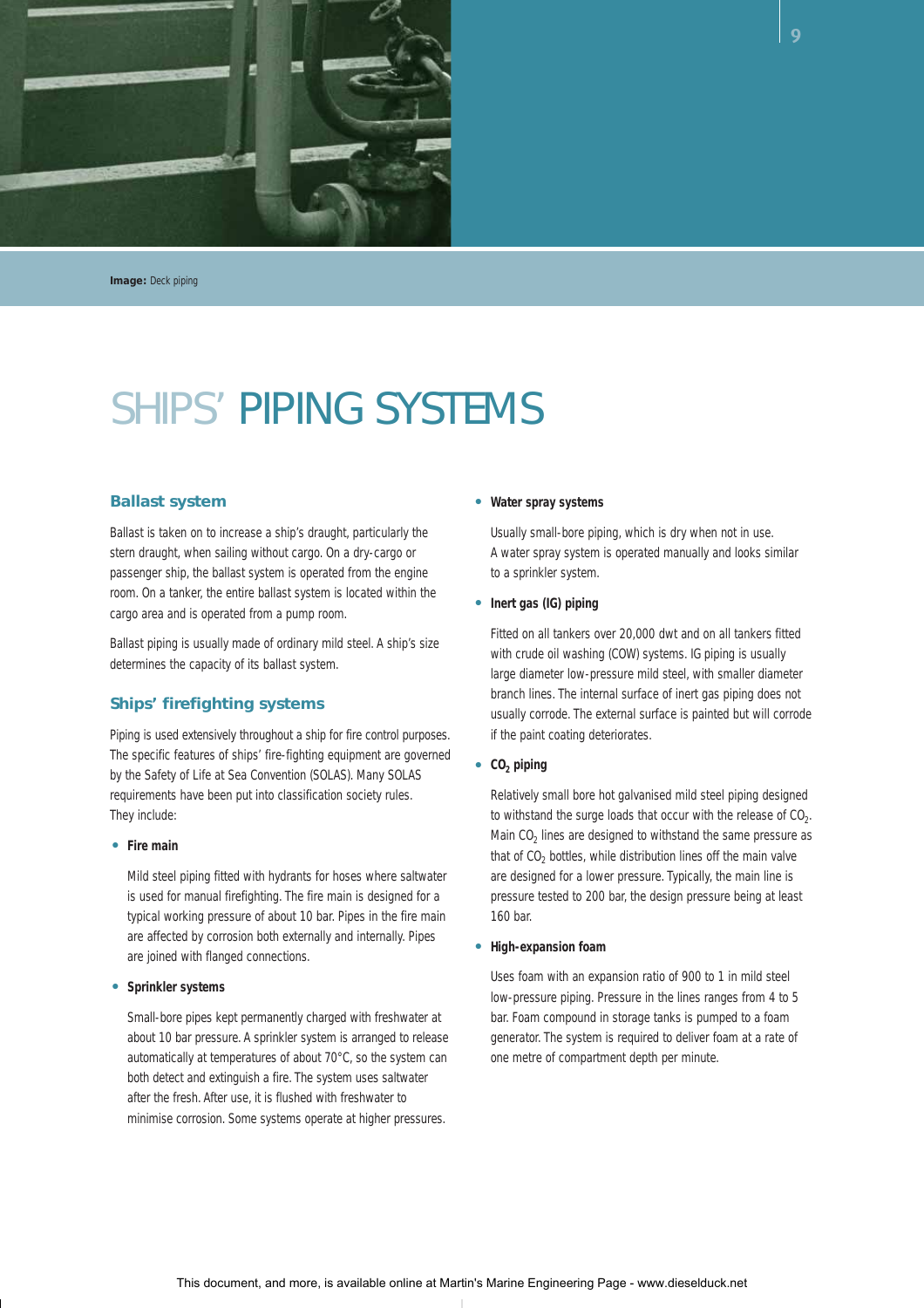

**Image:** Low expansion foam monitor

### SHIPS' PIPING SYSTEMS

#### • **Low expansion foam**

Uses foam with an expansion ratio of 12 to 1 in mild steel low-pressure piping. Typical pressure in low expansion foam piping is 12 bar.

#### • **Dry powder**

Used mainly for the fixed fire-extinguishing system on the deck of gas carriers and on older chemical tankers. Dry powder is held in tanks and is propelled by nitrogen gas stored in pressure bottles. Dry powder delivery pipes are pressurised to 18 bar.

#### **Pipes carrying fuel oil and flammable liquids**

There are two principal types of pipes that carry fuel and they are categorised by the pressure the pipe is designed to withstand. Low-pressure pipes are used to move fuel from a storage tank to a service tank to an injection pump; high-pressure pipes are used to deliver fuel from an injection pump to an engine combustion chamber. Ships' fuel is usually stored in double-bottom tanks, deep tanks, side bunker tanks, settling tanks or service tanks. Piping between a service tank and a fuel transfer or booster pump is rated as low pressure. However, between each pumping stage, pressure increases.

It is a mistake to assume that even if a pipe's pressure is relatively low, fuel will not spray from a crack or small hole.

Pipes from fuel tanks can pass through ballast tanks and pipes serving ballast tanks can pass through fuel tanks. Because of pollution risks, classification societies have stringent rules restricting the length of any oil pipe passing through a ballast tank (and vice versa); it must be short, have increased wall thickness and stronger flanges.

The Safety of Life at Sea Convention (SOLAS) includes requirements for fire safety in engine rooms. In particular, special double-skinned pipes must be used to deliver fuel to engine combustion chambers. These are made of low carbon steel alloys and operate at high pressure, between 600 and 900 bar. Double skins are necessary because pipe fracture will cause fuel to spray in a fine aerosol. Fuel will ignite on contact with a hot surface, such as a turbocharger casing or exhaust pipe. The second skin is to guard against direct spraying. The pipe is designed so that fuel will be contained in the space between the outer skin and the main pipe, and will drain into a collecting tank fitted with a high-level alarm.

Low-pressure lubricating and fuel oil pipes passing close to a hot surface have to be secured against the possibility of oil spraying from a flange. To prevent this, the flange is usually taped. In addition, and whenever possible, the pipes are routed clear of hot surfaces. Similarly, to prevent leaking oil falling onto a hot surface, pipes should never be allowed to run above a hot surface.

Regular thermographic surveys of hot surfaces will identify those risk areas that are sufficiently hot to ignite spraying or leaking fuel. Preventive measures to be taken include additional lagging, spray or drip shields.

Fuel oil transfer pipes are usually mild steel and may corrode. The calculation for minimum wall thickness includes a small allowance for corrosion. As a pipe ages and corrodes, leakage can occur. Inspection programmes should concentrate on identifying worn or corroded pipes.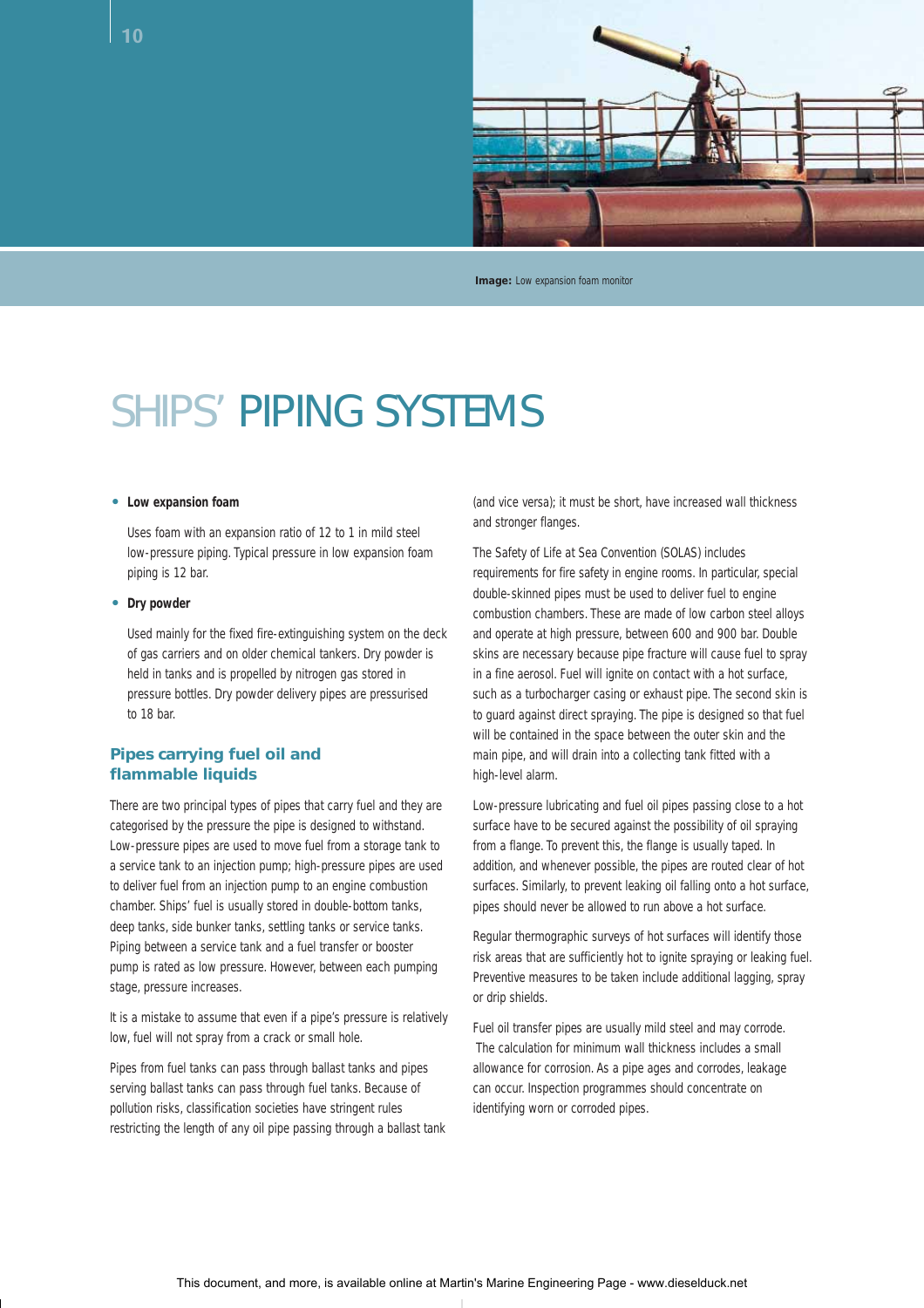### SHIPS' PIPING SYSTEMS

#### **Engine cooling system**

Water carried in pipes is used to cool machinery. The main engine is cooled by two separate but linked systems: an open system (sea-to-sea) in which water is taken from and returned to the sea (seawater cooling), and a closed system where freshwater is circulated around an engine casing (freshwater cooling). Freshwater is used to cool machinery directly, whereas seawater is used to cool freshwater passing through a heat exchanger.

The particular feature of an engine cooling system is continuous fluid flow. Fluid in motion causes abrasive corrosion and erosion. To reduce the effects of turbulent flows, seawater systems incorporate large diameter mild steel pipes, the ends of which open to the sea through sea chests where gate valves are fitted. If a seawater cooling pipe bursts, both suction and discharge valves will have to be closed to prevent engine room flooding. In order to make sure the valves operate correctly when you need them to, open and close them at regular, say monthly, intervals.

Seawater pipes are usually mild steel, but galvanised steel, copper or copper alloy are also used. Freshwater cooling pipes are generally made of mild steel.

#### **Air and sounding pipes**

Air pipes allow an enclosed space to 'breathe'. They prevent over-or under-pressure by letting air in or out of the space when liquid is pumped in or out, or when temperature changes cause air or fluids to expand or contract. Cargo holds are ventilated by air pipes passing through the weather deck and these are fitted with self-closing watertight covers (headers). This is a Load Line requirement.

Sounding pipes are small-bore mild steel pipes used to measure the quantity of fluid in a tank or a hold bilge. The pipe allows a tape or sounding rod to pass through to the bottom of a tank or hold. Deck sounding pipes pass through the weather deck and are fitted with screw-down caps. Sounding pipes for engine room double-bottom tanks are fitted with self-closing cocks. It is imperative that sounding pipe caps or cocks be kept shut. Sounding pipes are a potentially dangerous source of progressive flooding. An engine room can be flooded through an open sounding pipe if a ship's bottom is holed. A cargo hold can be flooded through an open deck sounding pipe when water is washed on deck in heavy weather. Holes in weather deck air pipes also cause hold flooding during heavy weather.

Air and sounding pipes are normally constructed of mild steel. Most of the time, these pipes do not come into contact with liquid, either inside or outside. The size of an air pipe serving a tank is determined by comparison of the pipe's cross-section area with that of the pipe that will fill or empty the tank. This determination, by the designer, is to avoid the risk of over- or under-pressure. Air and sounding pipes that pass through other compartments are a potential source of progressive flooding. It is difficult to inspect air and sounding pipes located inside cargo spaces or ballast tanks. However, the integrity of air pipes for ballast tanks can be checked by overfilling the tanks. Pipes passing through a dry cargo space must be inspected for damage caused by contact with grabs, bulldozers, etc. It is advisable to open and to inspect air pipe headers on the exposed weather deck once every five years following the first special survey. This is necessary because corrosion on the inside of an air pipe header will not be noticeable externally. Screw-down caps are fitted on the top of sounding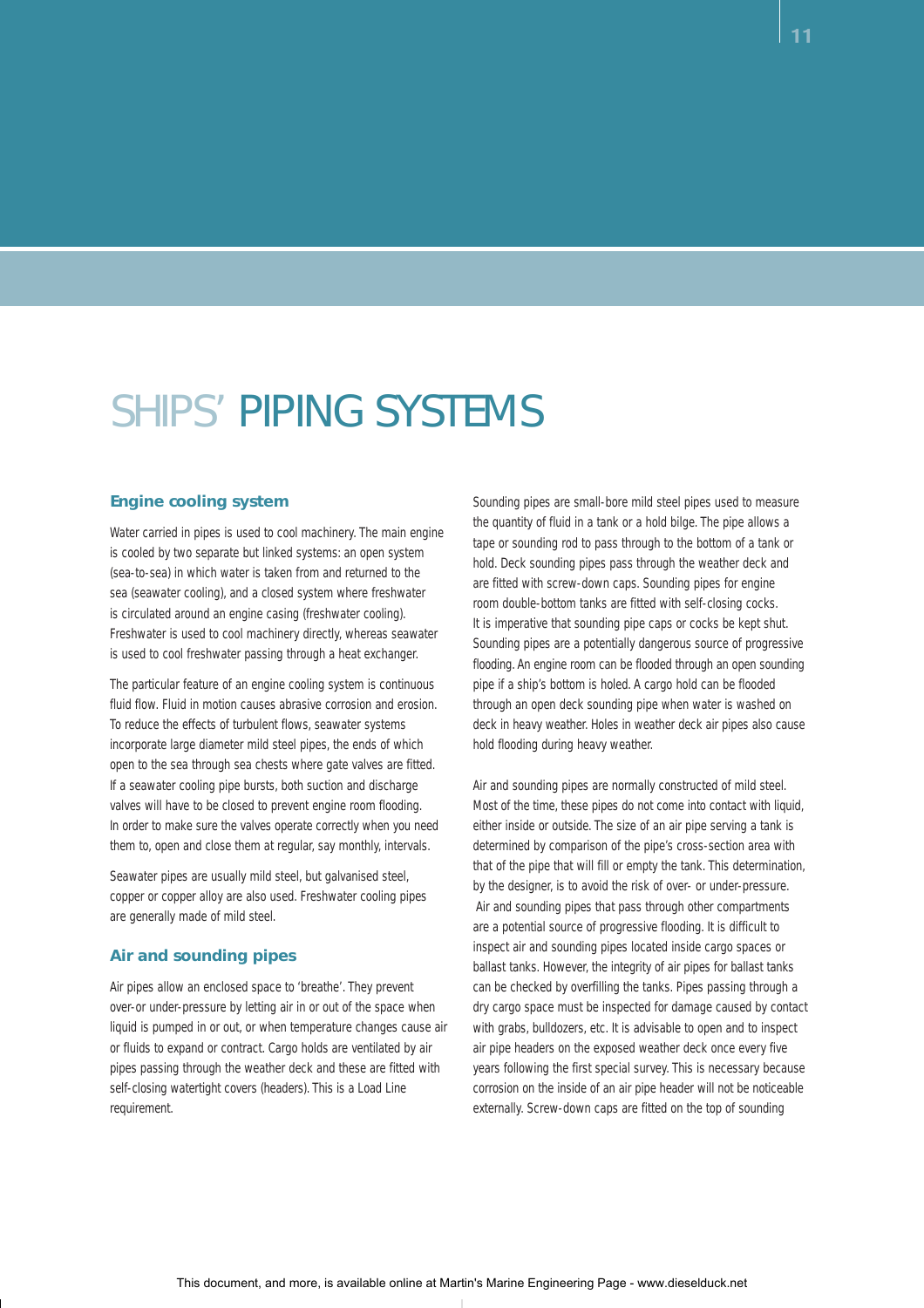

**Image:** Ventilation pipes

### SHIPS' PIPING SYSTEMS

pipes. These caps should never be mislaid or replaced with wooden plugs. To extend the life of air pipe headers, they should be galvanised. The self-closing cocks on engine room sounding pipes should never be tied open.

#### **Cargo piping – tankers**

**12**

Cargo piping in tankers is usually mild steel and is protected from rusting by external painting. Most large oil tankers have a ring main system that allows increased operational flexibility but with the penalty of reduced segregation. Tankers fitted with deep-well pumps in cargo tanks have dedicated piping. Each tank will have its own pump, pipe and cargo manifold. Stainless steel piping is invariably used with stainless steel tanks. On chemical tankers, cargo pipes must be joined by welding. Flanged connections are allowed on oil tankers, as well as on chemical tankers at valve connections and for fitting portable spool pieces, which are removable short lengths of pipe used for segregation of piping. Regular pressure testing of cargo pipes is essential to detect weak points before they fail.

#### **Hydraulic piping systems**

Hydraulic pipes are high-pressure pipes. Hydraulics are used for:

- Manoeuvring the steering gear
- Actuating controllable pitch propellers and thrusters
- Control of watertight doors and valves
- Lifting appliances and deck equipment
- Opening stern, bow or side doors
- Moving mobile ramps for hatch covers
- Driving cargo and ballast pumps and for many other minor shipboard utilities.

It is a requirement that hydraulic systems for steering, pitch control and watertight doors have dedicated piping and pumps.

Some hydraulic fluids are highly flammable. As a result, hydraulic equipment and pipework must be kept clear of hot surfaces. Alternatively, hot surfaces must be protected by spray shields.

It is important to prevent the external corrosion of hydraulic piping located on deck. Hydraulic pipes operate at very high pressure and corrosion-induced weakness frequently causes hydraulic pipes to burst. A high standard of cleanliness is necessary when working with, or replacing, hydraulic piping. Check the systems regularly for leaks, corrosion or mechanical damage.

Use only good-quality and clean hydraulic fluid.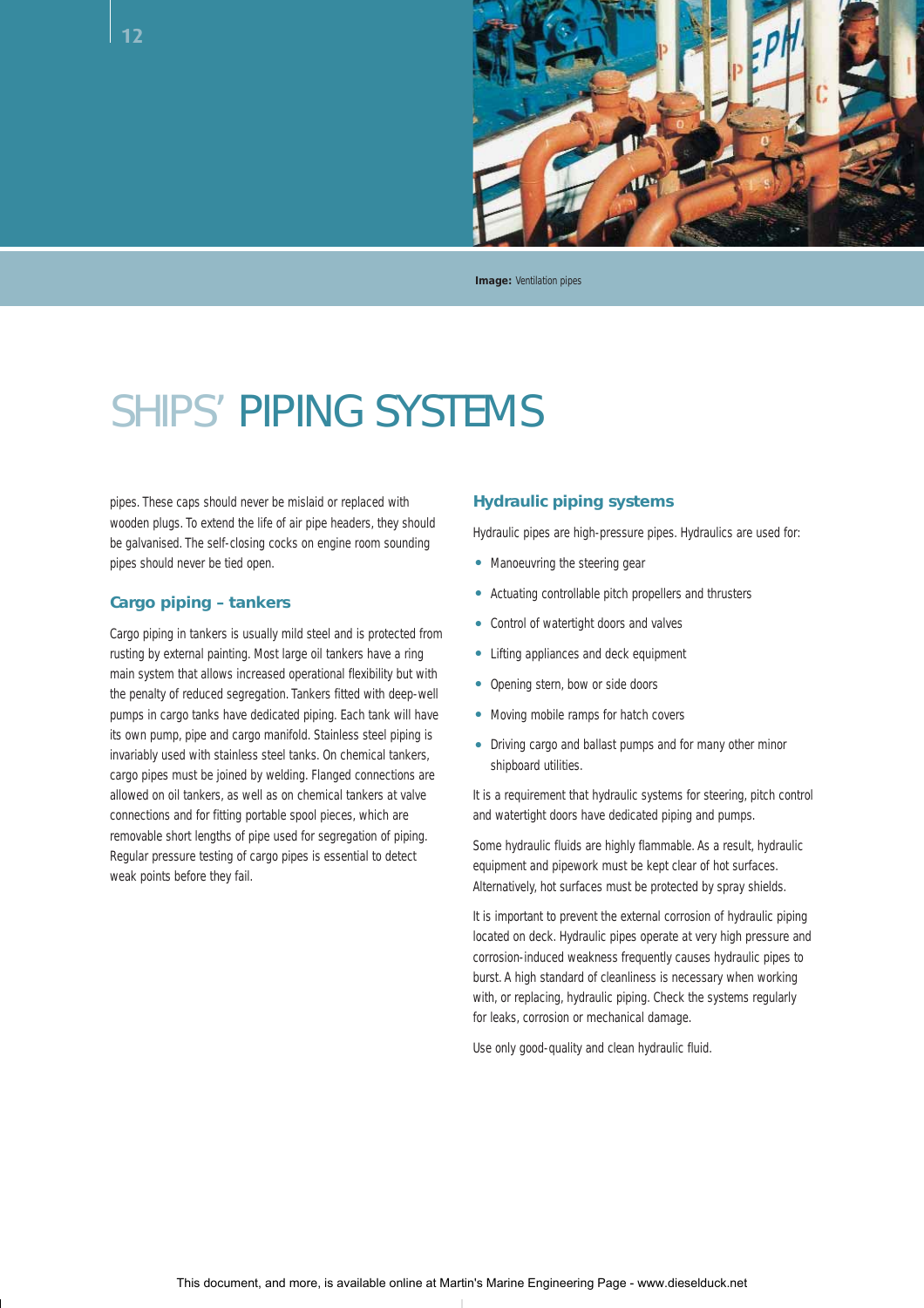# PIPE DESIGN

Classification societies publish rules for design and fabrication of ships' piping. The rules consider how the pipe will be used, the fluid conveyed, materials for construction, and welding and test procedures. Ships' piping is grouped into three categories, each of which has different technical requirements.

Class I pipes have to comply with the most stringent rules. They include fuel oil pipes operating above 16 bar pressure or above 150ºC, and steam pipes where the temperature exceeds 300ºC.

Class II pipes fall between the two rule requirements.

Class III pipes have the lowest requirements. They include fuel pipes that operate at or below 7 bar pressure and 60ºC.

During design of piping systems, fluid temperature, pressure and the type of fluid conveyed have to be considered.

#### **Materials**

Most pipes are made of mild steel. But pipes that carry dangerous chemicals or particularly corrosive fluids are manufactured from stainless steel. Some chemicals can be carried only in stainless steel cargo tanks and pipes. Some seawater pipes are copper, but plastic is often used for ballast, brine and sanitary pipes. The use of plastic pipes elsewhere in a system is restricted because of the requirement for them to pass a standard test for fire-resistance. It is not usual for plastic pipes to be constructed in a way that will enable them to pass the most stringent, level 1, fire test.

There are three levels of fire endurance test. In each case, the test procedure is the same, the difference being the duration of the test and the presence, or otherwise, of fluid inside the pipe. At level 1 testing, the endurance period is one hour with a dry pipe. It is 30

minutes with a dry pipe at level 2 and 30 minutes with a wet pipe at level 3. Passing the level 1 fire test is the highest standard. If plastic pipes are to be used, the fire-resistance rating and classification society rule requirements must be checked first.

#### **Pipe dimensions**

A pipe is sized by its internal diameter. The required diameter of a pipe depends on the minimum cross-section area necessary to permit passage of a fluid of given viscosity at a given velocity. A pipe's wall thickness depends on the pressure, the temperature of the fluid conveyed and construction materials. Pipes operating at high pressure, such as hydraulic pipes, have thick walls, while pipes that operate at low pressure, such as ballast water pipes, can be designed to classification society rule 'minimum thickness'. Pipes that connect direct to the ship's shell have thicker walls. (See table 2 on page 14)

During design calculations, an allowance for corrosion is factored into the wall thickness. However, the calculated wall thickness can never be less than rule minimum thickness. It is a mistake to believe that the corrosion allowance is enough to prevent failure from uniform corrosion before the pipe is 'design life-expired'.

Pipes passing through tanks must have thicker walls. An allowance for corrosion is added to the pipe's wall thickness to allow for possible external and internal corrosion. The allowance for corrosion is effectively doubled. (See table 3 on page 17)

**13**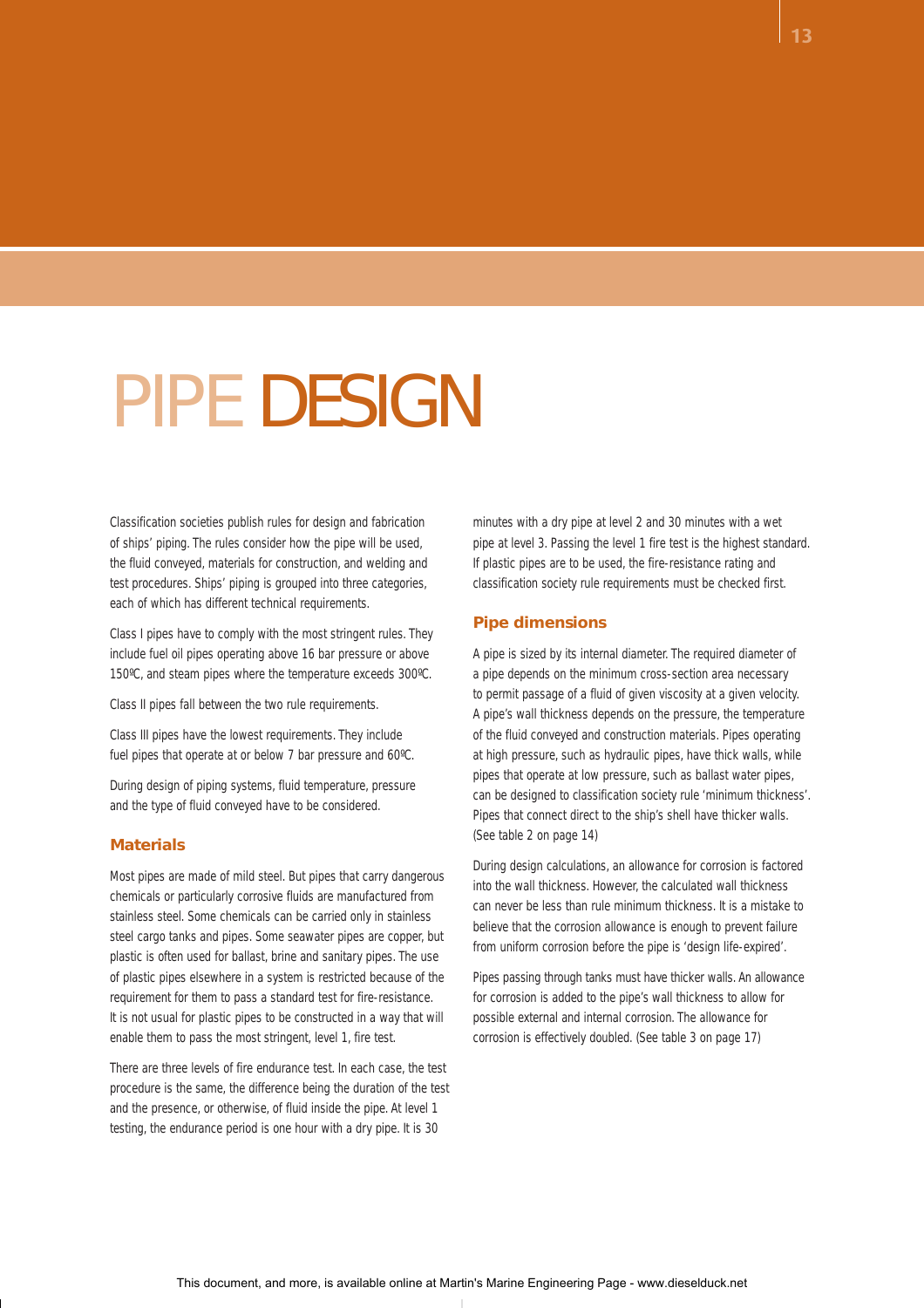### PIPE DESIGN

**14**

#### **Minimum wall thickness for steel pipes**

The graph shows the classification society required minimum wall thickness for low-pressure steel pipes.



#### This document, and more, is available online at Martin's Marine Engineering Page - www.dieselduck.net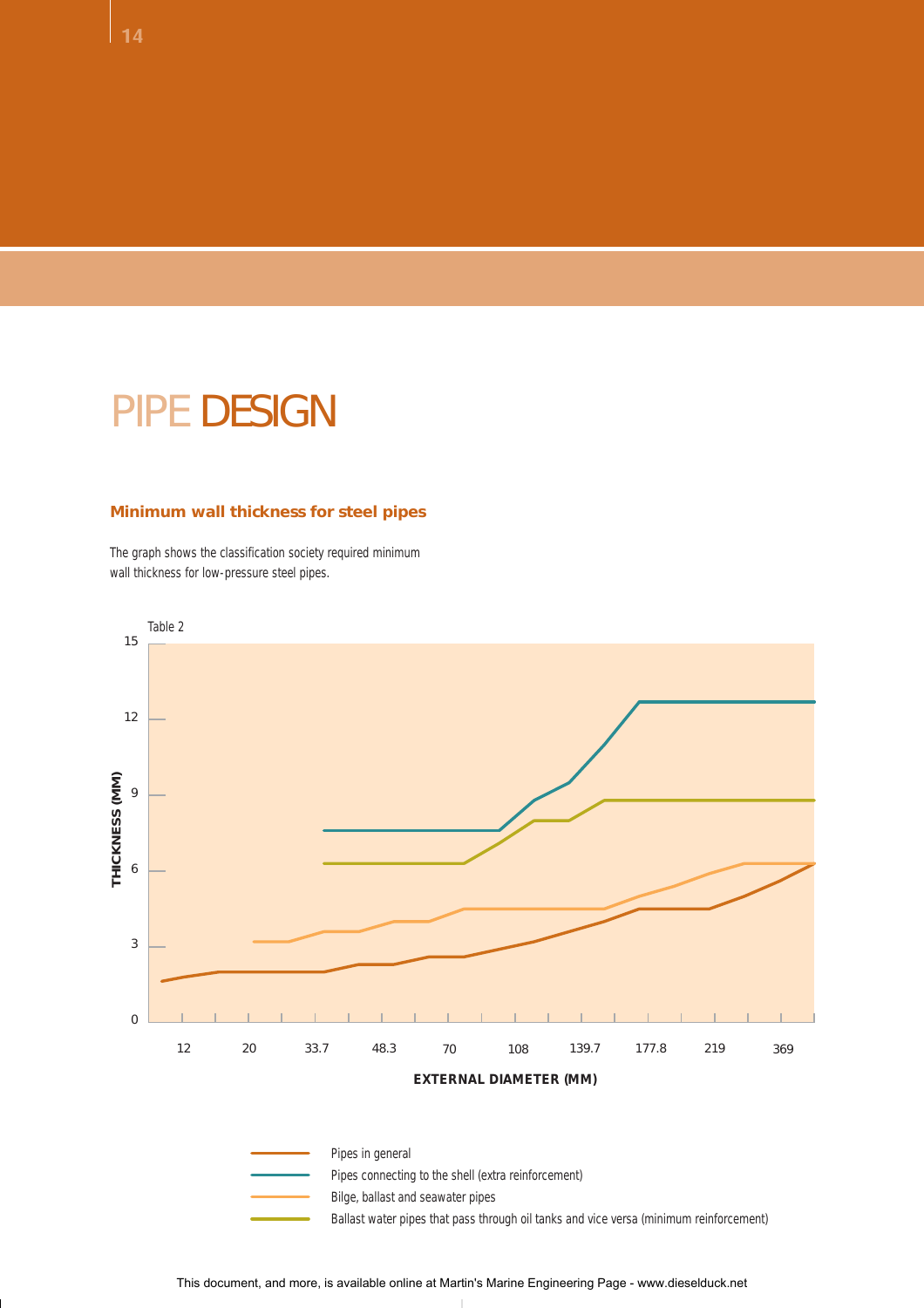

**Image:** Steam pipes

### PIPE DESIGN

#### **Connection to pumps**

Pipes are connected to pumps by flanges. Flanges are a potential weak point in a piping system. Occasionally, and to provide the correct pressure from a pump, a calibration orifice is fitted in the delivery piping. This can result in turbulent fluid flow and cause abrasive corrosion or erosion. Welded flanges are prone to accelerated corrosion in the weld metal or in the heat-affected zone. Pipes in wet areas where corrosion is likely need to be examined at regular intervals (six-monthly).

#### **Pipe joints**

The preferred method for connecting two lengths of steel pipe, whether a straight, elbow or tee joint, is with a flange. With the possible exception of small-bore pipes in low-pressure systems, pipes are not normally connected by threaded joints. Mechanical, expansion or sliding joints are fitted in longitudinal pipes to allow the pipe to move when a ship bends and flexes, or to cater for thermal expansion. Expansion joints are not fitted where there is regularly high stress, nor are they used inside cargo holds or tanks. Expansion joints should never be used as a permanent connection for corroded pipes after a temporary repair.

Classification society rules define which piping systems to use and the positions where expansion joints can be fitted. Only approved expansion joints are allowed.

#### **Clips and supports**

Clips and supports are used to hold pipes in position and to prevent movement or vibration. A vibrating pipe can 'work harden' and fail. Pipes can fracture when there is insufficient support.

There are no hard and fast rules about the number of clips required in a length of pipe as this will depend on the pipe's diameter, length, its position and the density of fluid conveyed. The contact area at the surface of the pipe requires protection. Failures often occur as a result of mechanical wear when the clip loosens, allowing the pipe to move. Inspection procedures must be designed to ensure that all clips are checked regularly, including those hidden from sight behind insulation or under engine room floor plates. Special attention should be paid to clips in concealed places.

#### **Valves**

Valves are fitted to isolate sections of pipe and will typically be found at suction points, crossovers, feed lines, delivery lines and where pipes need to be removed. Valves connected to the shell are flanged and made of steel or other ductile material. Grey or nodular cast iron cannot be used for boiler blow-down valves, for valves fitted to fuel oil or lubricating oil tanks, or for shell valves. Shell valves should be tested regularly, on a monthly basis, by opening them. Marking valve handles with high-visibility paint will help with identification during an emergency.

Cast iron valves have a service life shorter than those made from cast steel. Consequently, they need careful examination during a special survey.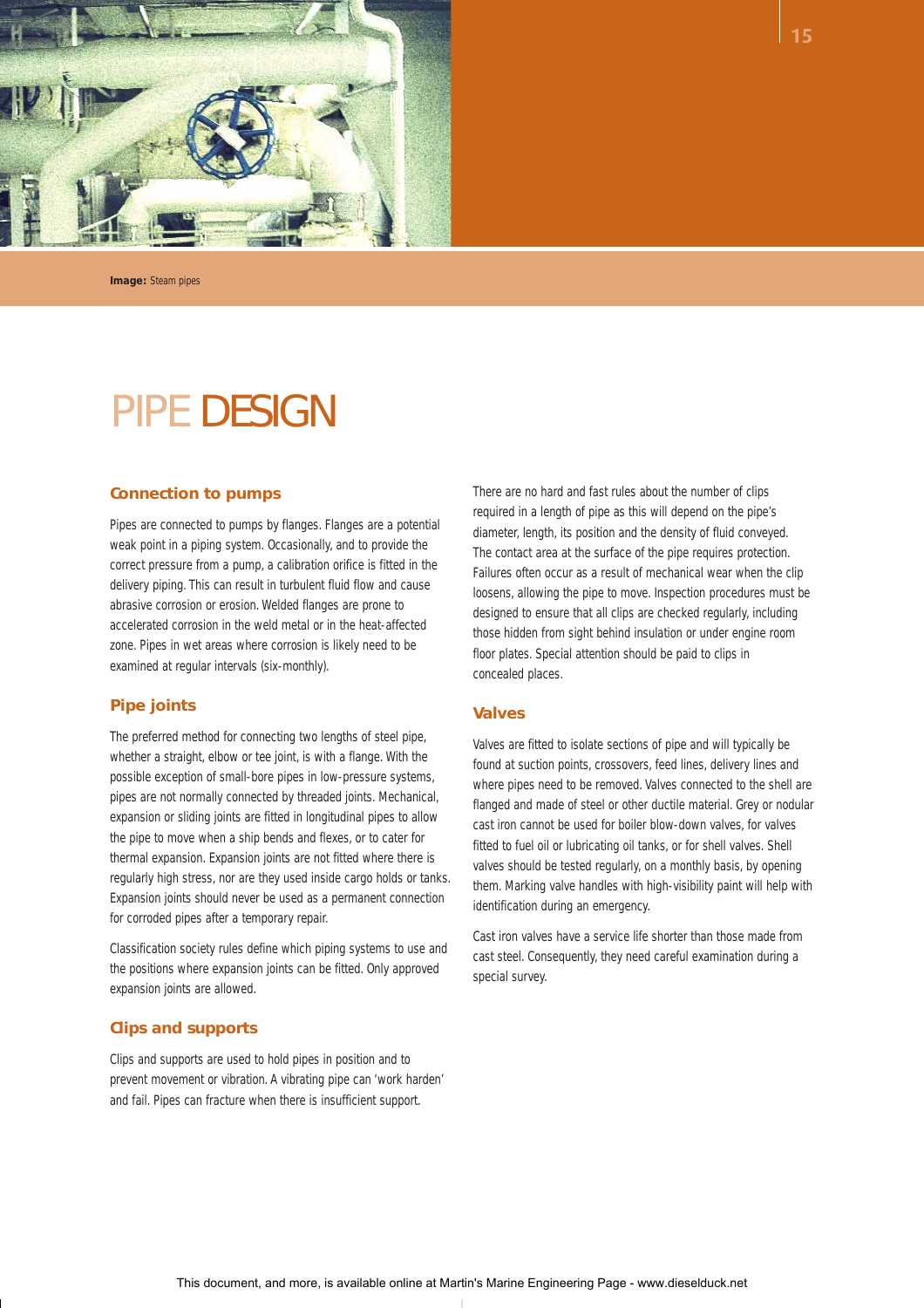## CAUSES OF PIPE FAILURE

Pipes have a hard life: they carry abrasive and corrosive fluids; they are exposed to atmospheric corrosion and to general wear and tear; they sometimes operate at extremely high temperatures. The most common cause of pipe failure is corrosion-induced weakness.

Pipes corrode internally and externally. Internally, they may be affected by erosion, uniform and abrasive corrosion, fatigue and galvanic action. Externally, corrosion is caused mainly by atmospheric conditions, but pipes can corrode locally where liquids drip onto them.

#### **Uniform corrosion**

Uniform corrosion is the most common form of attack on metal. Its aggressiveness depends on relative humidity, temperature, oxygen content and salt content. It is widespread in pipes carrying saltwater. Pipes on deck, in locations prone to wetting, in bilges and in ballast tanks, as well as pipe supports are at risk of uniform corrosion.

It is a good policy to replace a pipe when the corrosion measured is equal to or greater than the design allowance.

Accelerated corrosion can occur in steam piping fitted to the decks of tankers. If pipes are insulated, and the insulation gets and stays wet, any corrosion is accelerated. Table 3 on page 17 shows optimum corrosion allowances for various types of pipe.



**Image:** Colour-coding cargo pipes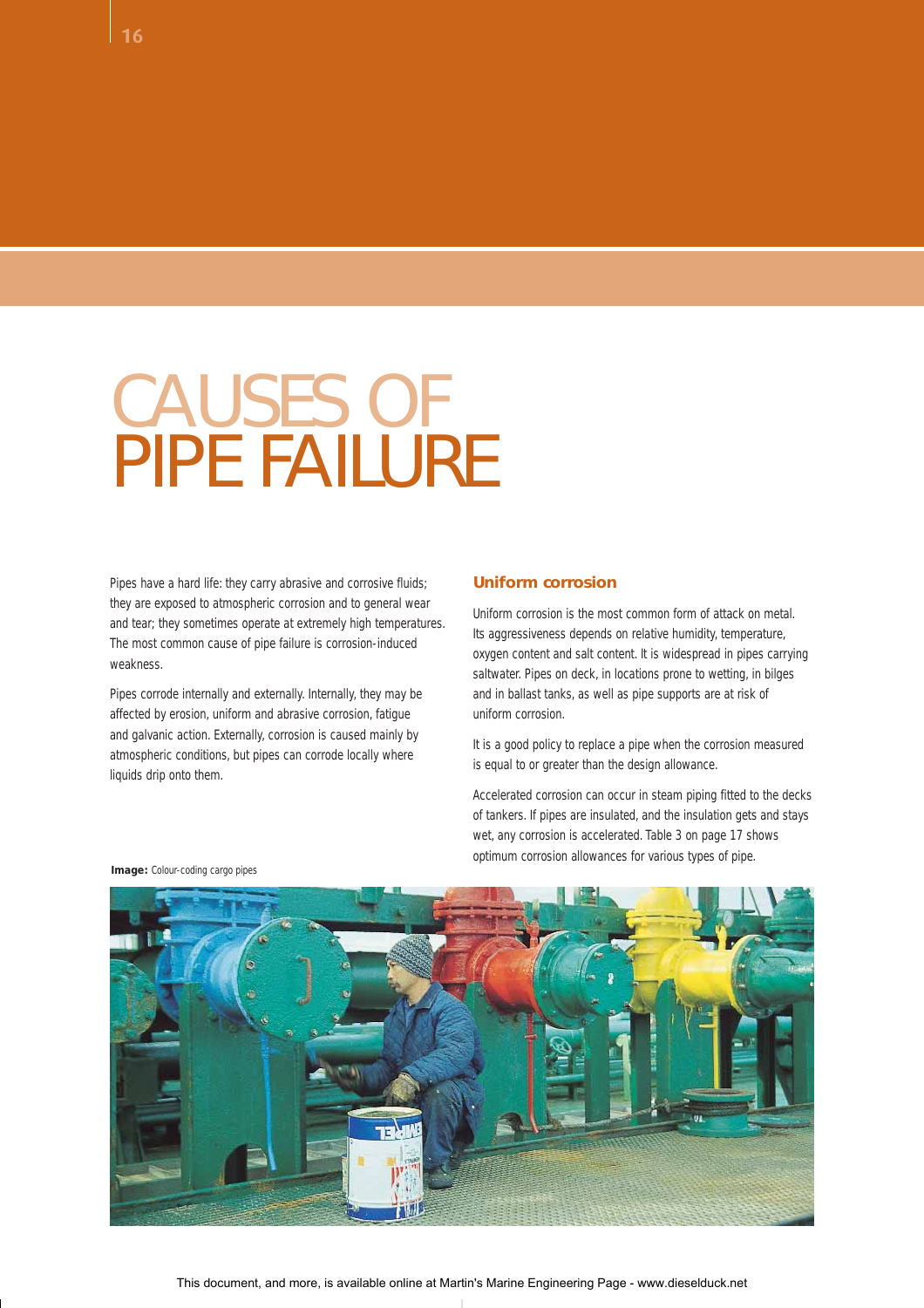

**Image:** Pipe corrosion

### CAUSES OF PIPE FAILURE

#### **Pitting corrosion**

Pitting corrosion is defined as the localised breakdown of the inert surface layer that protects metal against the formation of cavities or small diameter holes in the material. Such corrosion can occur in mild steel and stainless steel. It has a random pattern, as the formation of a pit is dependent on the breakdown of a pipe's protective film. Pitting happens more readily in a stagnant environment. The Oil Companies International Marine Forum's Guidance Manual for the Inspection and Condition Assessment of Tanker Structures contains pitting intensity diagrams for plates,

and these can be used to categorise the extent of pitting. As a general rule, any badly pitted pipe needs replacing.

#### **Abrasion and erosion**

Abrasion and erosion are the wearing away of material by a fluid flow. Material that has been abrasively corroded or eroded looks pitted. To determine whether material has been lost by either abrasion or erosion, it is necessary to examine the processes involved in both.

#### Table 3

#### **Corrosion allowance for steel pipes in mm**

| Superheated steam systems                       | 0.3            |
|-------------------------------------------------|----------------|
| Saturated steam systems                         | 0.8            |
| Steam coil systems in cargo tanks               | $\overline{2}$ |
| Feedwater for boilers in open circuit systems   | 1.5            |
| Feedwater for boilers in closed circuit systems | 0.5            |
| Blow-down (for boilers) systems                 | 1.5            |
| Compressed air systems                          | $\mathbf{1}$   |
| Hydraulic oil systems                           | 0.3            |
| Lubricating oil systems                         | 0.3            |
| Fuel oil systems                                | $\mathbf{1}$   |
| Cargo systems for oil tankers                   | $\overline{2}$ |
| Refrigeration plants                            | 0.3            |
| Freshwater systems                              | 0.8            |
| Seawater systems in general                     | 3              |
|                                                 |                |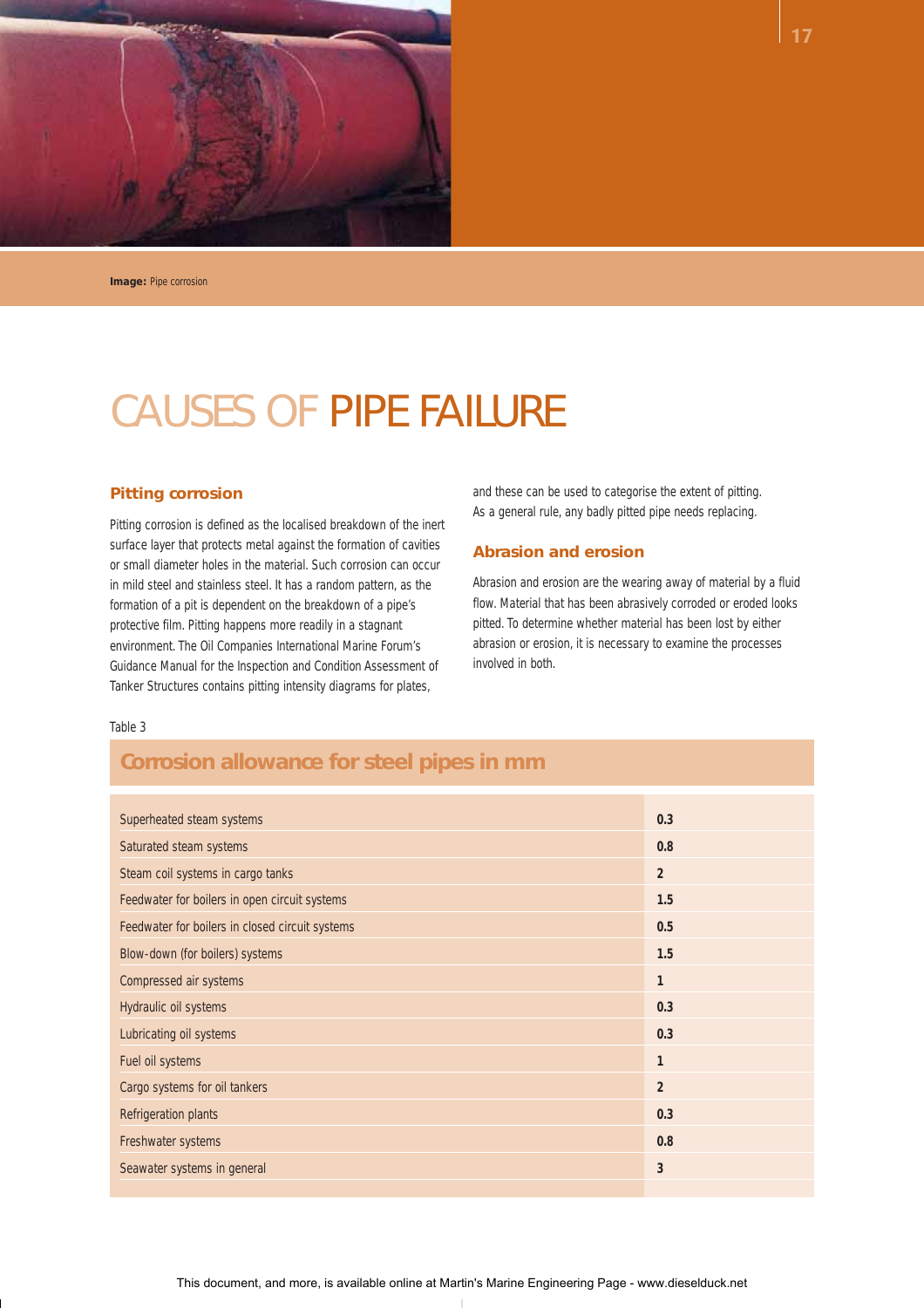### CAUSES OF PIPE FAILURE

Abrasion happens when solid particles, such as sand, suspended in a fluid flow scour a pipe. It is therefore a mechanical process. If the oxidised surface protecting a pipe's base metal is abraded by such flows, uniform corrosion or pitting can result. The main characteristic of abrasion is the appearance of cracking in the direction of flow. Filters are fitted in ballast and bilge lines to prevent debris from being sucked into a pipe. A slower than expected pumping rate may indicate that filters are clogged and that they need cleaning. Worn or damaged filters must be replaced.

Erosion is caused when turbulent fluid flows hit a pipe's inner surface; it is most common at points where a pipe bends and at elbows where fluid flow changes direction, or where an orifice, valve, welded joint or any other blockage impinges on fluid flow to cause turbulence. Prevention of turbulence is the key to prevention of erosion. The use of larger diameter pipes, together with a reduced pumping rate, can eliminate flow turbulence and erosion.

#### **Fatigue damage**

Fatigue damage is the rapid deterioration of metal, the results of which are cracking and collapse. It is caused by cyclical mechanical stress, or when pipes are connected to machinery or other pipes that vibrate.

#### **Galvanic corrosion**

Galvanic corrosion is the electro-chemical process between different metals. It is most common where pipes connect to equipment made from a different metal and where there is an electrically conductive path between the metals through an electrolyte.

#### **Graphitic corrosion**

Cast iron pipes and fittings are affected by graphitic corrosion that is most commonly found at bends and elbows, locations where boundary layers cause water to flow at different velocities, or where water accumulates. Graphitic corrosion attacks the inside of a pipe by oxidation and leaching of iron. It results in the formation of rust supported by graphitic flakes. The process occurs over a period of time and, if the pipe is not replaced, will continue until the pipe weakens and eventually fails, usually catastrophically.

The risk of failure through graphitic corrosion can be reduced by:

- Identifying every cast iron pipe or fitting that has a connection to the sea.
- Using ultrasonic equipment to measure the wall thickness of pipes over ten years old; this should be done annually.
- During a docking survey, removing for internal examination all iron pipes over ten years old that are located in high-risk areas likely to be affected by graphitic corrosion, such as elbows, where flow velocity changes or where water can accumulate.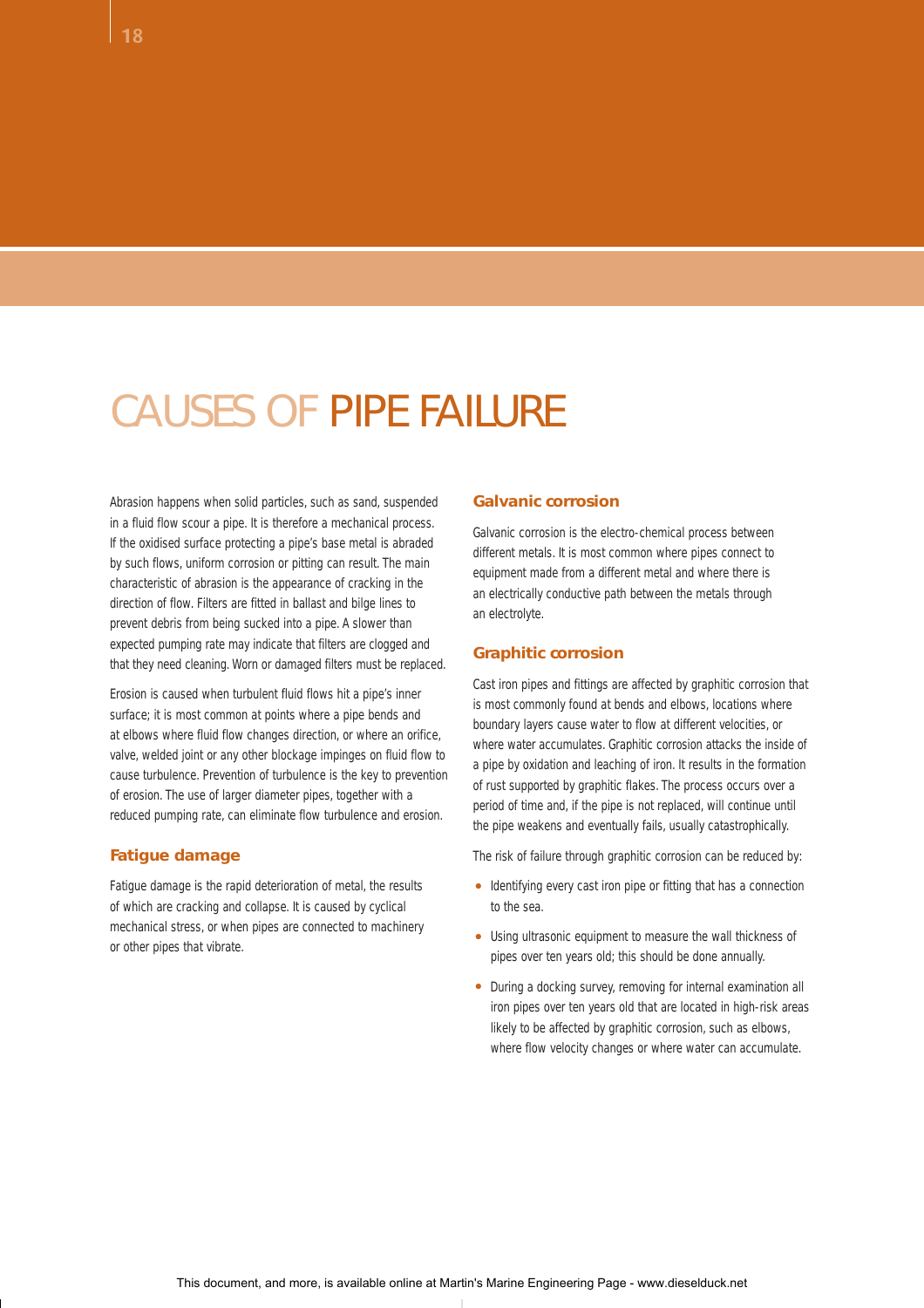

### CAUSES OF PIPE FAILURE

#### **Water hammer**

Water hammer can affect any pipe but is most common in steam pipes. It is a problem in pipes where internal condensation occurs. Water hammers are impulse pressures that happen when steam enters a cold pipe containing a small amount of water. The resulting stresses, along with possible rapid expansion, can cause pipe joints to fail. Prevent water hammers by draining fluid from pipes before injecting steam gradually.

Steam systems are most prone to damage by water hammer because they operate at high temperature and pressure, and because condensed steam will remain in them, unless regularly drained.

Steam heating coils on tankers are particularly susceptible to damage by a water hammer.

#### **Pipe alignment**

Irregular stress affects pipes that are forced into alignment. If they have been weakened by corrosion, stresses caused by thermal expansion or impulse loading, the pipes will fail. Forcing pipes into alignment is bad engineering practice. Failures are most likely at flange connections or valves.

#### **Low temperature**

Very low temperatures cause water to freeze and to expand in uninsulated pipes. In cold conditions, high-viscosity or solidifying substances will become difficult to pump because of their tendency to constrict the flow in pipes. Care must be taken to avoid over-pressurising the pipe in an attempt to increase flow. It may be necessary to add anti-freeze to a pipe system, or to arrange external heating, if conditions get really cold.

**19**

#### **Expansion**

Metallic pipes expand and contract as the temperature changes. A ship's movement will cause them to stretch and bend, and unless these stresses are absorbed by an expansion joint, pipes can fail. Bulkheads pierced by pipes present special problems. The bulkhead's strength has to be maintained and the stresses resulting from a pipe's movement have to be absorbed. If the bulkhead forms part of a fire zone, insulation has to be repaired or replaced to ensure that fire integrity is not compromised.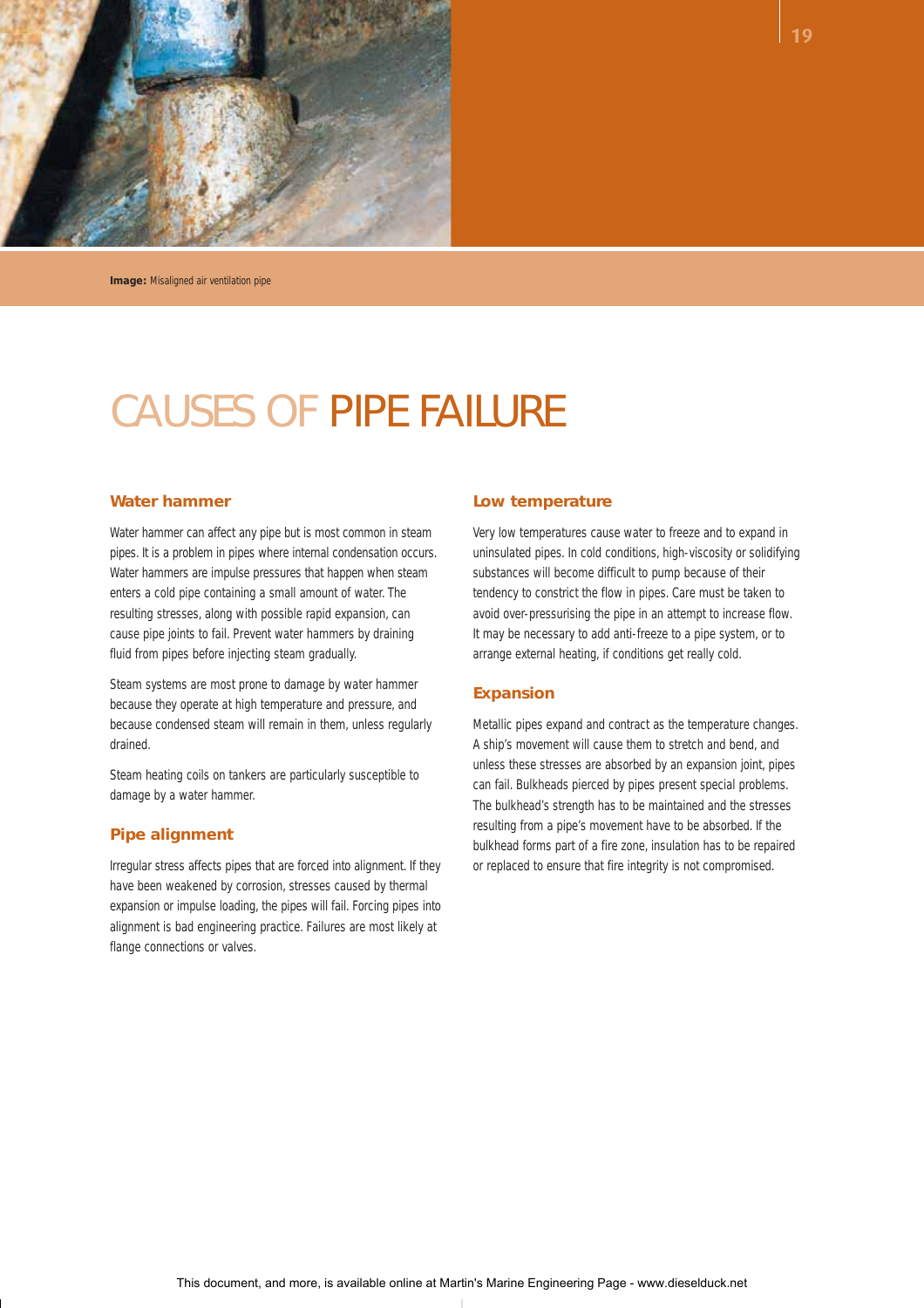

**Image:** Leaking fire main

## DEALING WITH PIPE FAILURE

It is not always practicable to examine every pipe on a ship, which means that pipe failure is always a possibility.

If a pipe fails, the following action should be taken:

**20**

- Switch off relevant pumps; isolate the affected section of pipe by closing valves or by fitting blank flanges.
- Investigate the source of the leakage and make a temporary repair by binding or clamping. At the first opportunity, have the pipe repaired or renewed by a specialist repair shop.
- Avoid getting electrical equipment wet. If electrical equipment is wet, take care to avoid electric-shock hazards. Switch off electrical equipment.
- If there is leakage from a fuel, lubricating or hydraulic pipe, use absorbent material to soak up the loose oil. Oil is both a safety and a pollution hazard.

Fuel spraying from a fractured pipe into an enclosed space, or on to a hot surface, is an extremely dangerous fire hazard.

- If there is leakage from a fractured steam pipe, evacuate the boiler area to avoid the risk of personal injury. This type of leakage can be extremely hazardous, especially if the steam is superheated because superheated steam is invisible and therefore difficult to detect. Test for a steam leak with a piece of cloth on the end of a pole, the cloth will flutter in the jet stream.
- If ballast piping on an oil tanker fails, exercise caution before pumping ballast into the sea because the ballast could be contaminated with oil. Check the surface of segregated ballast for oil before beginning discharge.
- If cargo or fuel pipes on a tanker fail, be very wary of pumping ballast into the sea because the fuel or cargo pipe might pass through a ballast tank. If fuel becomes contaminated

with water, then pump it into a settling tank and purify it before using.

- If cargo piping failure happens on a gas carrier or on a chemical tanker, take measures to avoid vapour inhalation or skin contact. A significant escape of flammable gas from cargo piping presents an extreme explosion hazard, especially if the gas gets into the accommodation.
- Failure of a pipe that connects directly to the ship's shell can result in serious flooding, especially if the connection is located below the waterline because most ships are not able to survive engine room flooding. It is therefore essential to make sure that both suction and discharge valves can be closed, and that they are leak-free.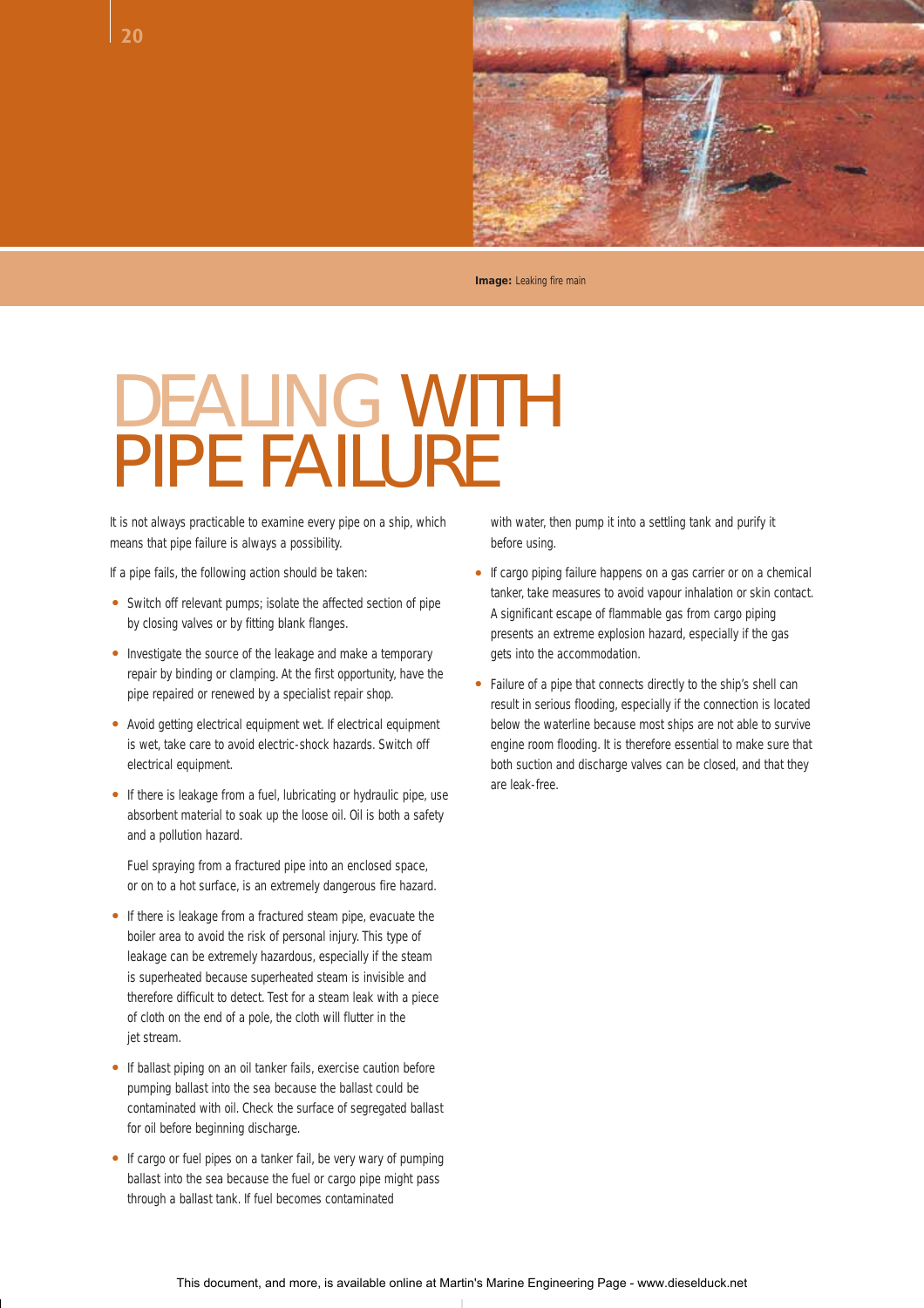# PIPE MAINTENANCE

Unless they are made of non-corrosive material, are galvanised or plastic-coated, the external surfaces of pipes should be painted. Generally, the maintenance of pipes should concentrate on identifying and replacing those that have weakened. It is important to identify failing pipes before leakage occurs; maintenance of piping is as much about procedural checks and pressure tests to locate weak points as it is about actual repair. The following inspection procedures are recommended:

- Inspect exposed piping and pipes in wet or damp locations at regular intervals as set down in the ship's maintenance schedule. Look for breakdown of the protective coating. Check for frictional wear at pipe clips and expansion joints.
- Inspect the inside of pipes where they connect to pumps and refrigeration equipment; this might require the removal of a length of pipe. Look for cracks caused by erosion.
- Check bends and supports for fatigue corrosion that can occur when piping is subject to vibration. If a pipe does vibrate, fit additional clips or supports.
- Check the wall thickness along the outer part of a curved pipe that forms an expansion curve. Expansion curves are usually cold bent and have reduced thickness on the outer part of the bend. Erosion inside the pipe can cause accelerated thinning of the outer wall. Measure thickness with an ultrasonic meter.
- Check a pipe's threaded connection where it is attached to a component made of different material. Look for galvanic corrosion.
- Check fixed expansion joints (bellows) for deformation. Look for distortion that can occur with overpressure. These joints are designed to withstand twice the pipe's normal working pressure. Deformed bellows must be replaced.
- Check for localised leakage as this can give rise to accelerated corrosion. Inspect glands on valves fitted in saltwater ballast lines and seawater cooling pipes. Repair all leaks, irrespective of quantity. Remember that a slight leakage is needed to lubricate the valve stem.
- Open and close line valves at scheduled intervals, especially those that are used infrequently. Pay special attention to valves that connect to the shell.
- Repair paint coatings. Fit a doubler where the pipe has suffered frictional wear as a result of chafing contact with a support clip or clamp.
- Measure a pipe's wall thickness and replace it if its corrosion allowance has been consumed.
- Remove lengths of insulation from steam pipes and check for corrosion. Repair or replace corroded pipes. When replacing insulation, refit with an external layer of waterproof material.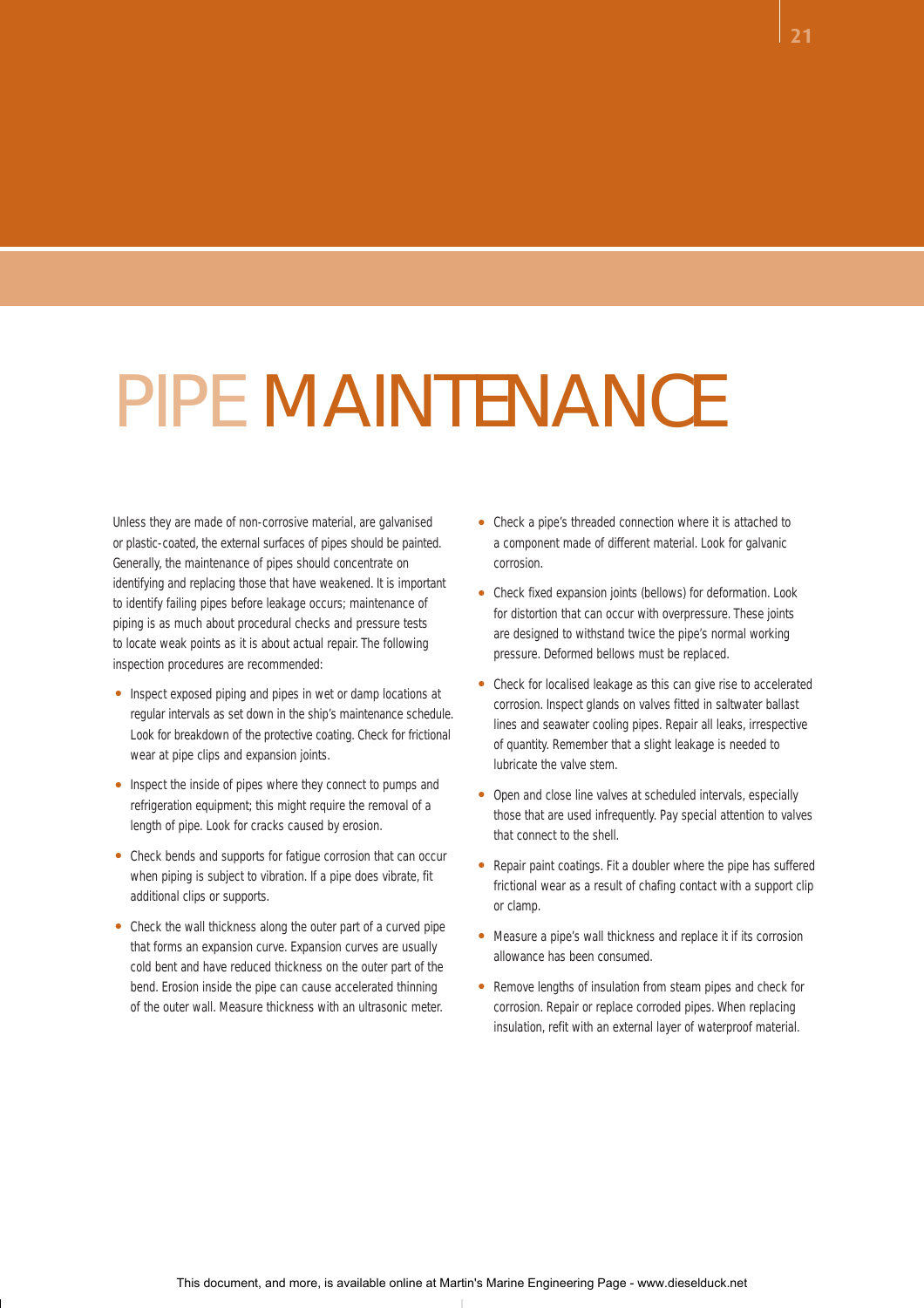### PIPE MAINTENANCE

**22**

- Look for pitting when checking stainless steel piping especially if it carries saltwater. This is easily identified by the presence of small rusty points on the pipe's exterior. If these are found, repair with a section of new pipe. A temporary repair can be made by chipping away the rust, cleaning the area/pipe with a stainless steel wire brush and painting it. Pitting is also likely occur on the pipe's inner surface and its presence can be detected by removing a section of pipe and checking visually.
- Co-ordinate visual examinations with pressure tests. Some operators prefer to pressure test before a visual examination. Pressure tests should be arranged after a pipe has received an impact, even if visually there is no obvious damage. When carrying out an hydraulic test, which is a pressure test using water, apply a pressure equal to 1.5 times the pipe's working pressure. Before the test, isolate ball valves to avoid accidental damage to valve seals.

Use a pressure test to reveal small cracks, holes, and leakages at flanges or at other connections.

- Whenever accelerated corrosion or advanced thinning of a pipe is found, check all similar pipes in similar locations since they are likely to be affected, too.
- If a particular space needs regular bilge pumping, it indicates leakage. Check the space thoroughly to identify the leak.

Details of a standard pressure test are contained in Appendix 2.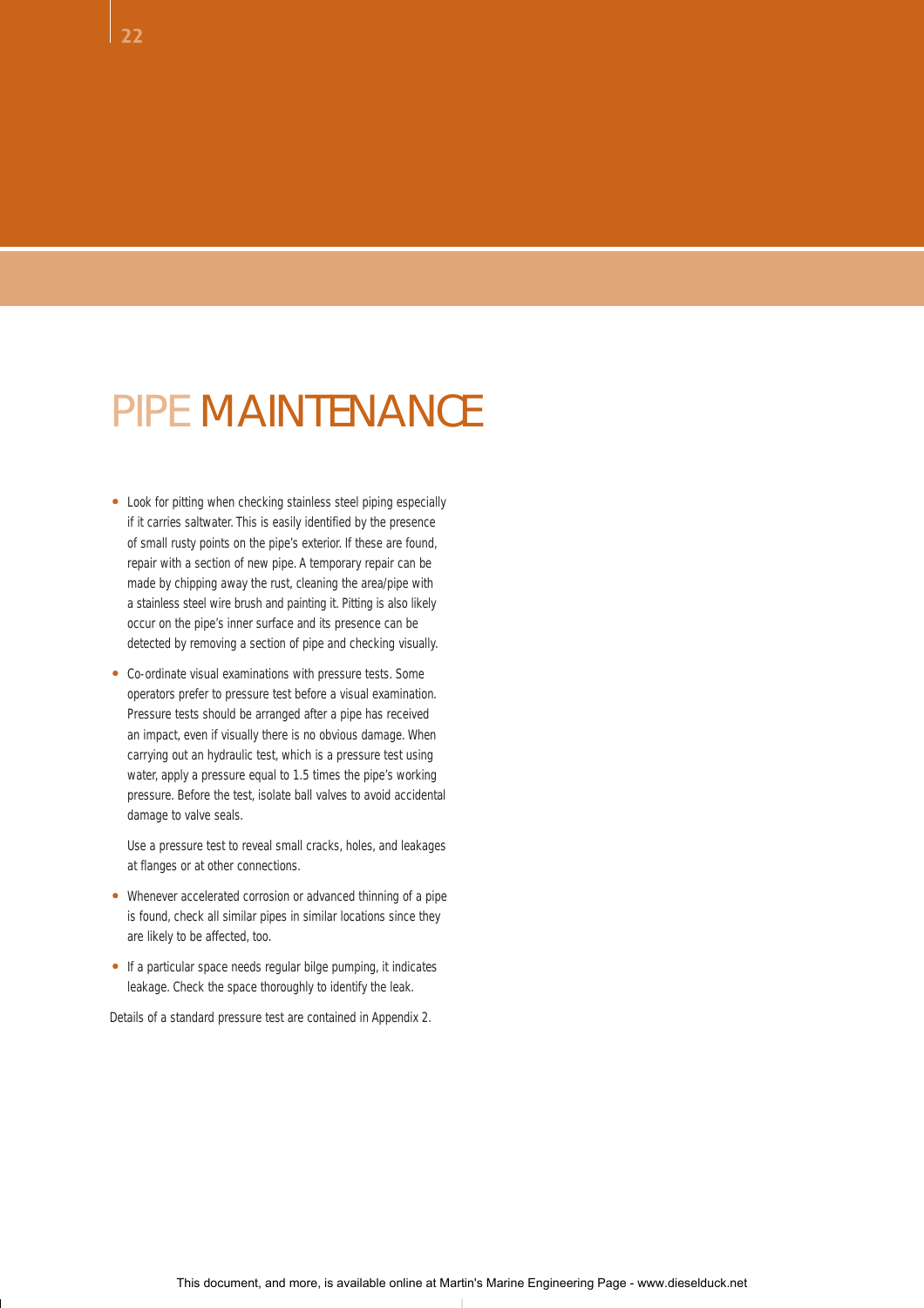

**Image:** Manifolds, filters and valves

## PIPE REPAIR

Pipes that fail are not normally repaired – they are replaced. If there is a need for local repair, then treat it as a temporary repair.

- Temporary repairs can be made by using binding and rubber, cement blocks, rings and clamps, or plastic resin. Wooden plugs in conjunction with binding are occasionally used to plug a holed pipe.
- Permanent repairs usually involve the removal and replacement of a length of piping. Welded doublers are not acceptable as a permanent repair.
- A permanent repair can only be done with classification society approved material. The society's rules require the repair to be examined and approved by its surveyor.
- After making any repairs, do a pressure test and a nondestructive test of any welded connection using the dye penetration procedure.
- After completing any repair, refit pipe supports or clips. Use additional supports if the pipe moves or vibrates.
- Replace spray shields on pipes that carry flammable liquids, especially if the pipe is located near a hot surface.
- Slag can fall inside pipes joined by welding and cause a blockage or clog valve seats. Flush the pipe before use.
- After repairing lubricating oil or hydraulic pipes, seek the equipment maker's advice on the care of oil and filters.



**Image:** Cargo piping arrangement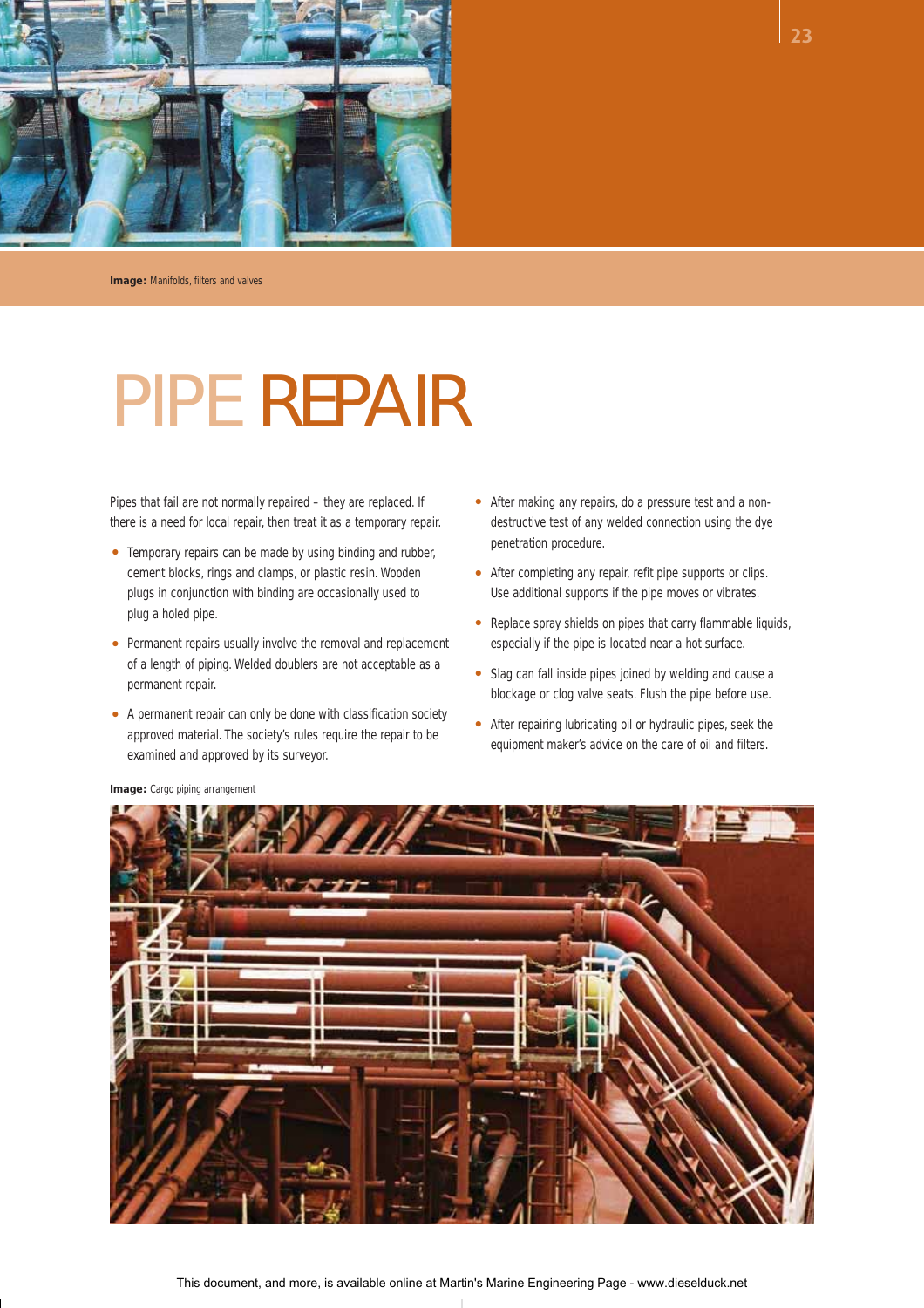# DO'S AND DON'TS

#### **ALWAYS:**

- **Replace pipes that have significant corrosion, i.e., when the corrosion allowance has been used up, and check all similar pipes, replacing as necessary.**
- **As a pipe ages, check its wall thickness regularly, concentrating on bends, elbows, deck, bulkhead or shell penetrations.**
- **Arrange for regular pressure testing at 1.5 times the design pressure. As a minimum, this should be done every two years.**
- **Open and close shell valves at regular intervals and overboard discharges, taking care not to discharge oil accidentally.**
- **Refit pipe supports after maintenance and check them for erosion or mechanical damage. If pipes vibrate, fit additional supports.**
- **Keep pipes leak-free; paint them to prevent corrosion.**
- **Fit spray shields around fuel and other pipes carrying flammable substances close to hot surfaces.**
- **Arrange a tightness test, at design pressure, of pipes that have been accidentally hit.**
- **Make sure that all blank flanges have been removed on completion of a pressure test.**
- **Inspect pipes running near a hot surface on a regular basis.**
- **Ensure that insulation is maintained in good condition and is free from oil contamination.**

#### **NEVER:**

- **Fit wet lagging around mild steel pipes.**
- **Wait until a suspect pipe begins to leak before arranging repair.**
- **Use fire hoses to replace a failed metal pipe, except as an unavoidable emergency repair.**
- **Repair with a mis-match of materials, or with material of different thickness in the same piping run.**
- **Leave material, equipment or clothing inside a pipe after repair.**
- **Use stainless steel pipes in saltwater systems without washing them with freshwater after use. Static seawater will cause pitting in stainless steel.**
- **Force pipes into alignment.**
- **Use welding to repair an 'in-situ' fuel or lubricating oil pipe**